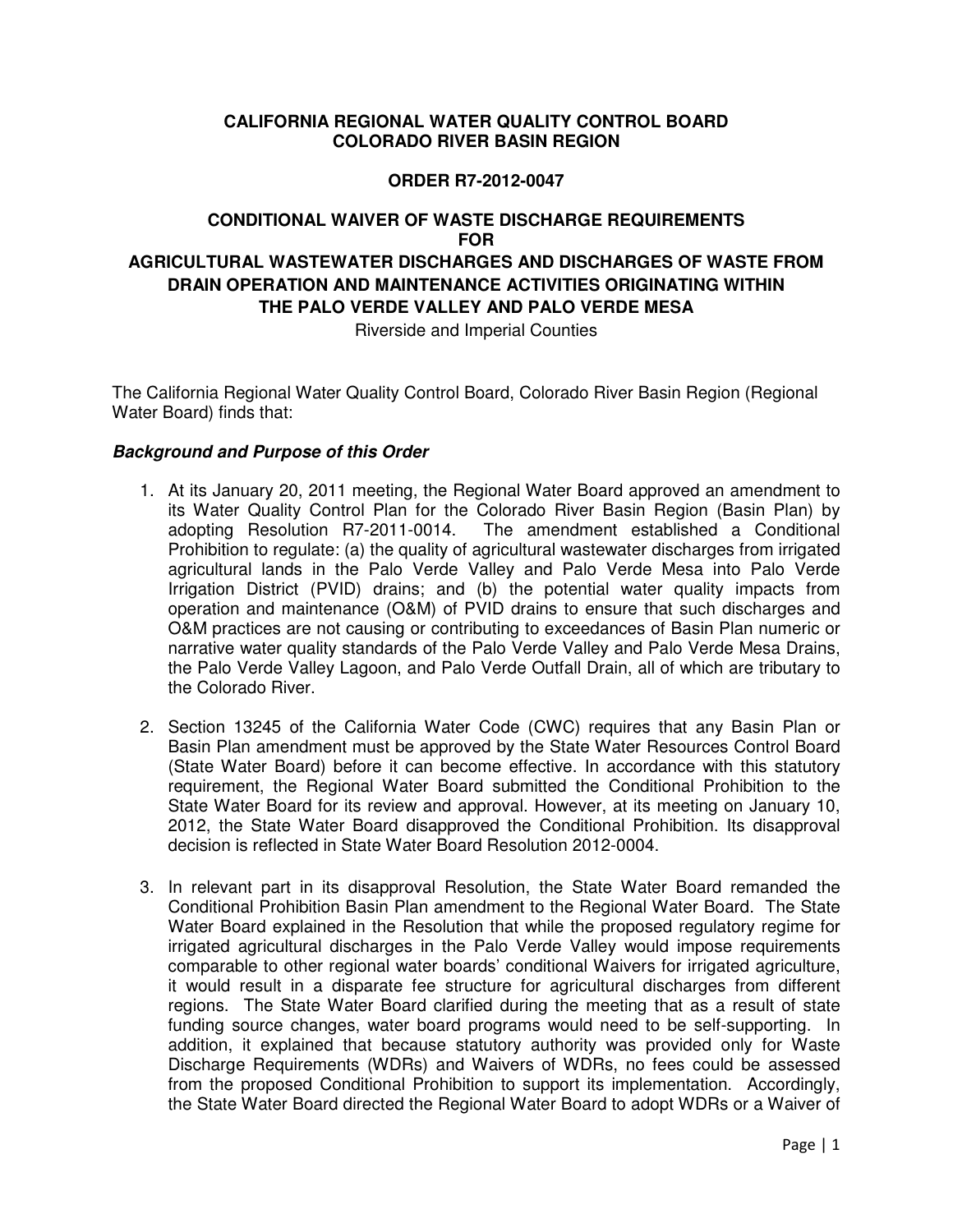WDRs in lieu of, or in addition to, the proposed Conditional Prohibition for agricultural wastewater discharges.

4. To comply with the State Water Board's directives, the Regional Water Board has elected to regulate the discharges described in Finding 1, above, through this Conditional Waiver of WDRs in lieu of the proposed Conditional Prohibition, which the State Water Board disapproved.

#### **Definitions, Responsible Parties, and Applicability**

- 5. CWC section 13050(d) defines "waste" as including sewage and any and all other waste substances, liquid, solid, gaseous, or radioactive, associated with the human habitation, or of human or animal origin, or from producing, manufacturing, or processing operation, including waste placed within containers of whatever nature prior to, and for purposes of, disposal.
- 6. CWC section 13050(d) defines "waters of the state" as any surface water or groundwater, including saline waters, within the boundaries of the state.
- 7. As used in this Order, "agricultural wastewater" is a waste and is defined as including: 1) storm water runoff from irrigated lands, and 2) irrigation return water, which includes surface discharges (also known as "tailwater"), and subsurface discharges (known as "tile water" in tiled areas, or "seepage" in areas not tiled). This waste can contain constituents at concentrations that may adversely impact water quality and the beneficial uses of the waters of the state described in Finding 1, above.
- 8. "Agricultural Discharger" means the owner, renter/lessee, and operator/grower of irrigated agricultural land in the Palo Verde Valley and/or Palo Verde Mesa, who discharges, has the potential to discharge, or proposes to discharge waste, which could directly or indirectly affect the quality of waters of the state.
- 9. "Drain Maintenance Discharger" means any individual or entity that conducts drain operation and maintenance activities in the Palo Verde Valley and/or Palo Verde Mesa, which discharges, or has the potential to discharge, wastes that could directly or indirectly affect the quality of waters of the state.
- 10. "Agricultural and Drain Maintenance Dischargers" are dischargers of waste and thus, are parties responsible for complying with this Conditional Waiver (collectively, Responsible Parties).
- 11. "Coalition Group" means any group of dischargers and/or organizations that is developed to comply with this Conditional Waiver. Coalition Groups can be, but are not limited to, organizations developed on a geographical or other basis, such as growing similar types of crops.
- 12. "Compliance Program" means a nonpoint source pollution control program, as defined in the State Water Board's "State Policy for Implementation and Enforcement of the Nonpoint Source Pollution Control Program," which specifies Management Practices and monitoring and reporting requirements to ensure compliance with this Conditional Waiver. A Compliance Program may be a Coalition Group Compliance Program or an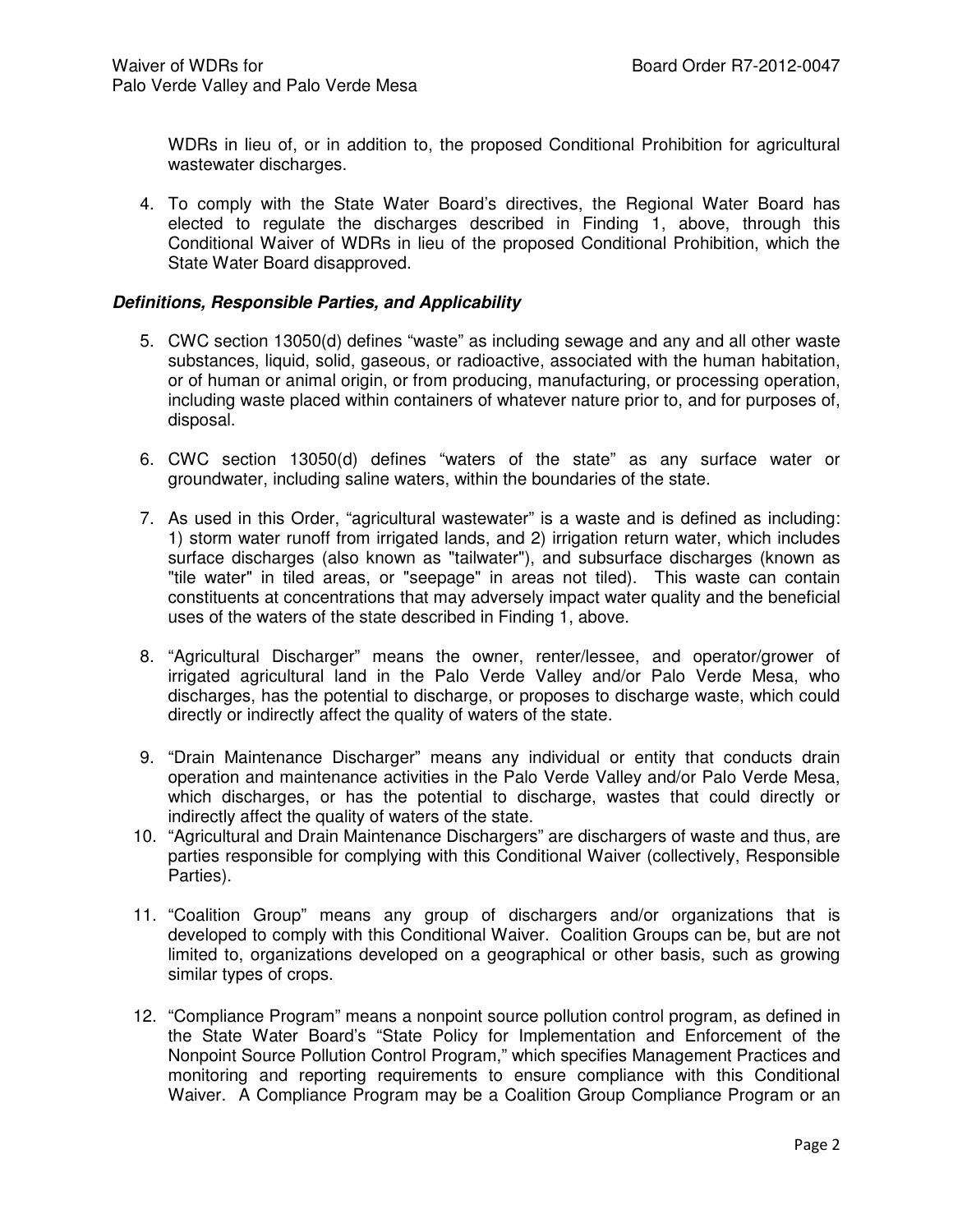Individual Compliance Program. A Coalition Group Compliance Program is one that has been formed by Responsible Parties who have developed their own compliance group for self-management or have joined the compliance group to be organized and managed by PVID. An Individual Compliance Program is one that has been formed by an individual Responsible Party who chooses not to join a Coalition Group.

- 13. Unless otherwise specified, all terms used in this Conditional Waiver shall have the same definitions as those set forth in Division 7 of the CWC.
- 14. This Conditional Waiver does not apply to discharges from irrigated lands equal to or less than five (5) acres that are used for gardens, vineyards, orchards, pastures or greenhouses to produce crops and/or animals for personal consumption. This exemption, but without any acreage limitation, includes irrigated lands used as golf courses or polo fields. Owners and operators of irrigated lands meeting these criteria are not required to apply for coverage under this Conditional Waiver, provided that the owner/operator (a) does not hold a current Operator Identification Number/Permit Number for pesticide use reporting and/or (b) does not use the federal Department of Treasury Internal Revenue Service Form 1040 Schedule F Profit or Loss from Farming to file federal taxes.

#### **Basin Plan and Beneficial Uses to be Protected**

- 15. The Basin Plan, as amended to date, designates the beneficial uses of ground and surface waters in this Region.
- 16. The Basin Plan specifies the following beneficial uses for the Palo Verde Valley Drains, the Palo Verde Valley Lagoon and Palo Verde Outfall Drain:
	- a. Water Contact Recreation (REC I)
	- b. Water Non-Contact Recreation (REC II)
	- c. Warm Freshwater Habitat (WARM)
	- d. Wildlife Habitat (WILD)
	- e. Preservation of Rare, Threatened, or Endangered Species (only applies to the Palo Verde Lagoon and Outfall Drain)
- 17. The Basin Plan specifies the following beneficial uses for the Colorado River:
	- a. Municipal and Domestic Supply (MUN)
	- b. Agriculture Supply (AGR)
	- c. Aquaculture (AQUA)
	- d. Industrial Service Supply (IND)
	- e. Ground Water Recharge (GWR)
	- f. Water Contact Recreation (REC I)
	- g. Non-Contact Water Recreation (REC II)
	- h. Warm Freshwater Habitat (WARM)
	- i. Cold Freshwater Habitat (COLD)
	- j. Wildlife Habitat (WILD)
	- k. Hydropower Generation (POW)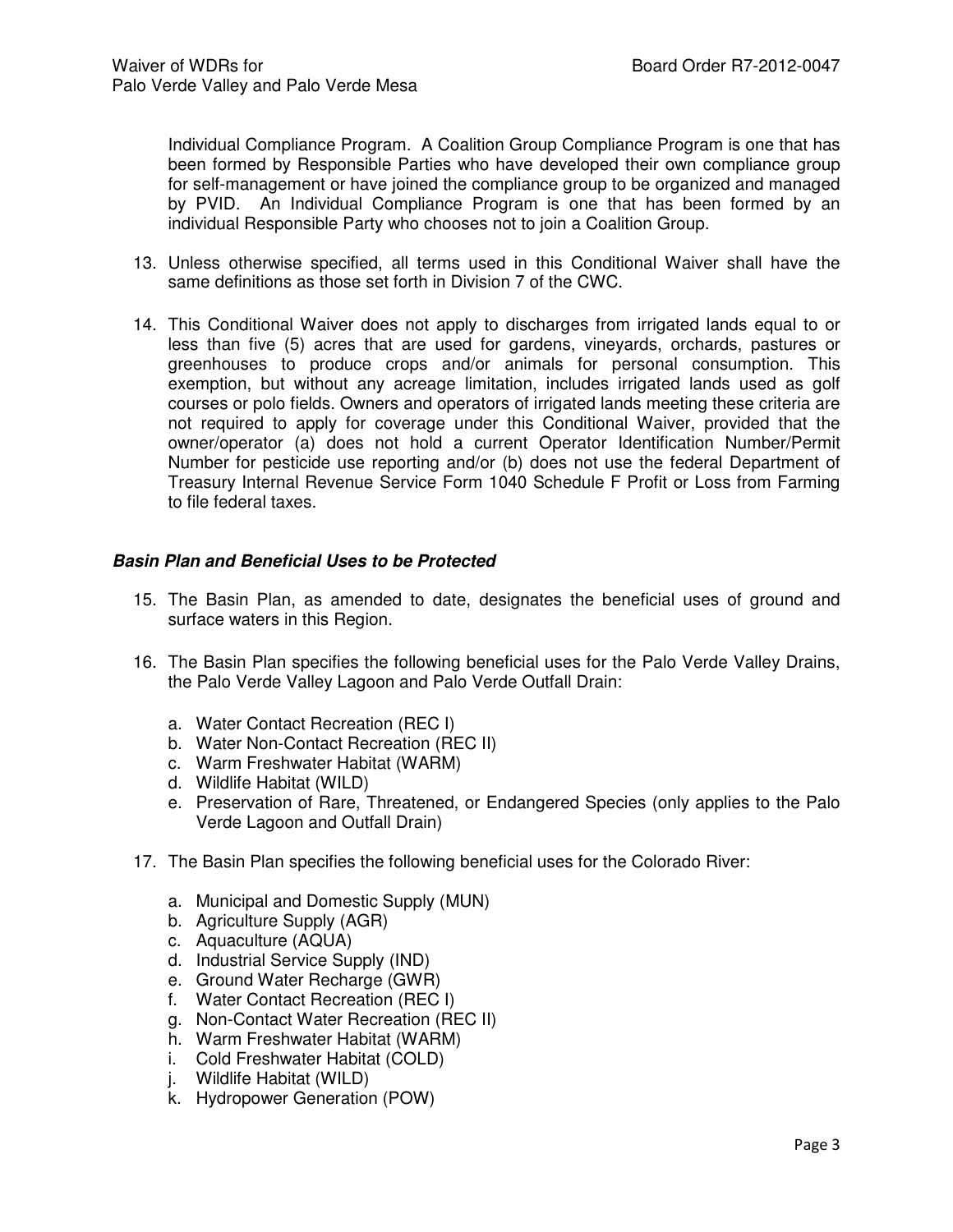- l. Preservation of Rare, Threatened, or Endangered Species (RARE)
- 18. The Palo Verde Valley and Palo Verde Mesa are part of the Colorado Hydrologic Unit. The Basin Plan establishes municipal, agricultural, and industrial supply as the beneficial uses for groundwater in this Unit.
- 19. This Conditional Waiver is consistent with and implements the Basin Plan. It requires Responsible Parties to comply with the Basin Plan water quality standards established for the waters identified in Finding 16, 17, and 18, above.

# **Palo Verde Valley, Irrigation and Drainage Systems**

- 20. Palo Verde Valley (Valley) straddles southern Riverside County and northern Imperial County. The Valley is bounded to the north by the Big Maria Mountains, to the west by Palo Verde Mesa, and to the south and east by the Colorado River. The Valley is relatively flat, nine (9) miles wide and thirty (30) miles long, and ranges from 290 feet above mean sea level (MSL) in the north to 220 feet above MSL in the south.
- 21. The Palo Verde Mesa (Mesa), formed by flooding of the Colorado River, is divided into the upper and lower terrace. Most farming occurs in the Mesa area, west of the lower terrace, which is one (1) mile wide and sixty (60) feet higher in elevation than the Valley.
- 22. PVID diverts and distributes irrigation water from the Colorado River and provides agricultural drainage services for farmland in the Palo Verde Valley and Palo Verde Mesa, which cover about 189 square miles (roughly 131,000 acres) in eastern Riverside County and northeastern Imperial County.
- 23. Canal operational spills, field runoff, and first-encountered groundwater collect in 142 miles of open drains dug to a depth at least one (1) foot below the groundwater table to prevent rising groundwater from impacting or reducing crop productivity.
- 24. PVID operates a 244.23-mile network of irrigation canals and laterals that service farmland in the Palo Verde Valley. The main canals at the north end of the District handle up to 2,100 cubic feet per second (cfs), while the smaller laterals handle up to 25 cfs.
- 25. Farmers in the Valley divert water from a canal through a gate operated by PVID onto fields for mostly gravity flood irrigation. When uniform germination is desired, sprinkler irrigation is used on crops such as lettuce, onions, and garlic, and in the late summer on alfalfa. Drip irrigation is used for citrus plantings in the Mesa area, and for other field crops in the Valley.
- 26. PVID also operates and maintains a drainage system servicing about 22,000 acres of farm land with field spill pipes that remove excess irrigation water from crops. Not all spill pipes are used year-round. Generally, the only spill pipes used are those located on alfalfa fields to prevent scalding by standing water in the summer. The drainage system extends for about 142 miles and includes about 300 siphons, or submerged culverts. The drains are unlined and carry seepage and agricultural wastewater discharges. With the exception of the Shaws Drain and the Olive Lake Drain, the resulting mix eventually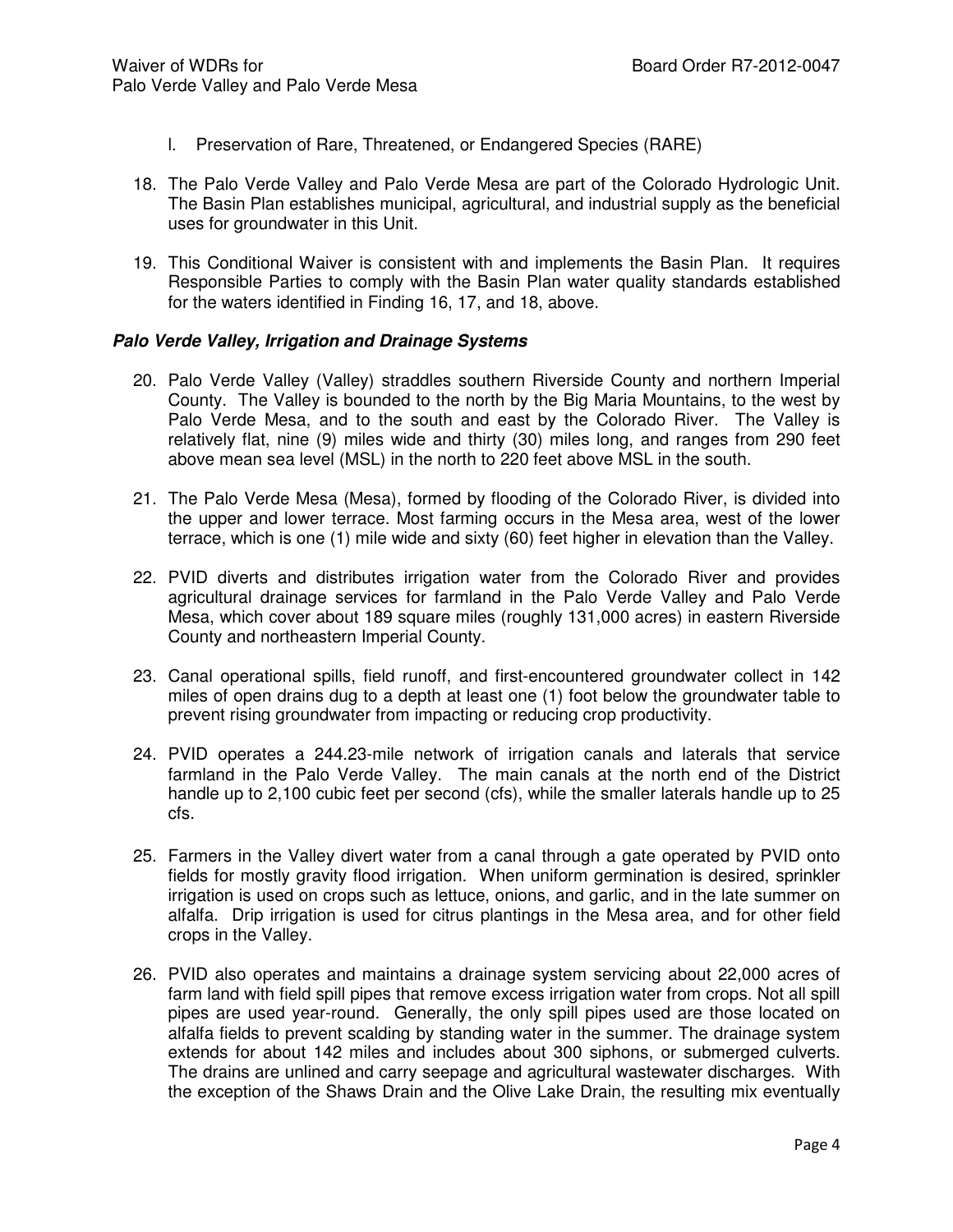goes into the Palo Verde Outfall Drain, which is the main drain within the PVID. The Shaws Drain and the Olive Lake Drain discharge directly into the Colorado River. From 2002 through 2011, the Palo Verde Outfall Drain flow leaving PVID averaged 365,676 acre-feet per year. For 2011, flows averaged 476.35 cubic feet per second and totaled 345,100 acre-feet for the year.

- 27. Because water from the Colorado River contains soluble salts, the amount of water applied to fields must be sufficient to flush salts accumulating in the root zone, as well as supply water for crop growth. This additional water is called the 'leaching requirement.' Water needed to flush salts varies with soil type and the crop's stage of growth, but generally averages 15% of the amount required for crop evapotranspiration. Leaching salts from the root zone is necessary to maintain soils for cultivation. The excess irrigation water (i.e., 'leaching requirement') carries the soluble salts to groundwater which eventually flows into the drains and/or the Colorado River.
- 28. Canal spillage, tilewater, seepage and surface water draining from fields after irrigation and storms (i.e., agricultural wastewater discharges), collect into 142 miles of open drains, most of which discharge into the Palo Verde Outfall Drain, ultimately returning to the Colorado River via an old channel of the Colorado River before joining the active channel of the river in the Cibola National Wildlife Refuge.
- 29. Part of the Palo Verde Outfall Drain is known as the Palo Verde Lagoon, which is located adjacent to the unincorporated community of Palo Verde in Imperial County. This community is about six (6) miles west of the Colorado River and has an estimated population of 236. Housing includes single family residences and two RV parks. Wastewater is treated by subsurface septic systems. The community has obtained technical and financial assistance from the Border Environment Cooperation Commission to build a centralized wastewater collection and treatment system for the community and to phase out the discharges from septic systems within the next five years.
- 30. Although there are some private drains maintained by landowners, PVID owns and maintains the vast majority of drains in the Valley and Mesa. However, PVID does not have ownership of the property on which most of their drains are located. Rather, these drains are operated under a blanket easement or by prescriptive rights.
- 31. Since the 1970's, PVID has used draglines and long-reach excavators to remove mud and place the excavated material on drain banks as the equipment moves downstream. In areas where the long-reach excavators are ineffective, a dragline is used to open the flow area. Weeds on the inside slope of drains are crushed and large trees are removed. Weeds and plants within the drains are also removed to restore flow. The cleaning of channels is done on an as-needed basis. For some drains, 10 or 15 years may pass before a second cleaning is necessary. PVID's drain maintenance activities are authorized via the "Lower Colorado River Multi-Species Conservation Program" (LCR MSCP) of 2005 and its related environmental documents.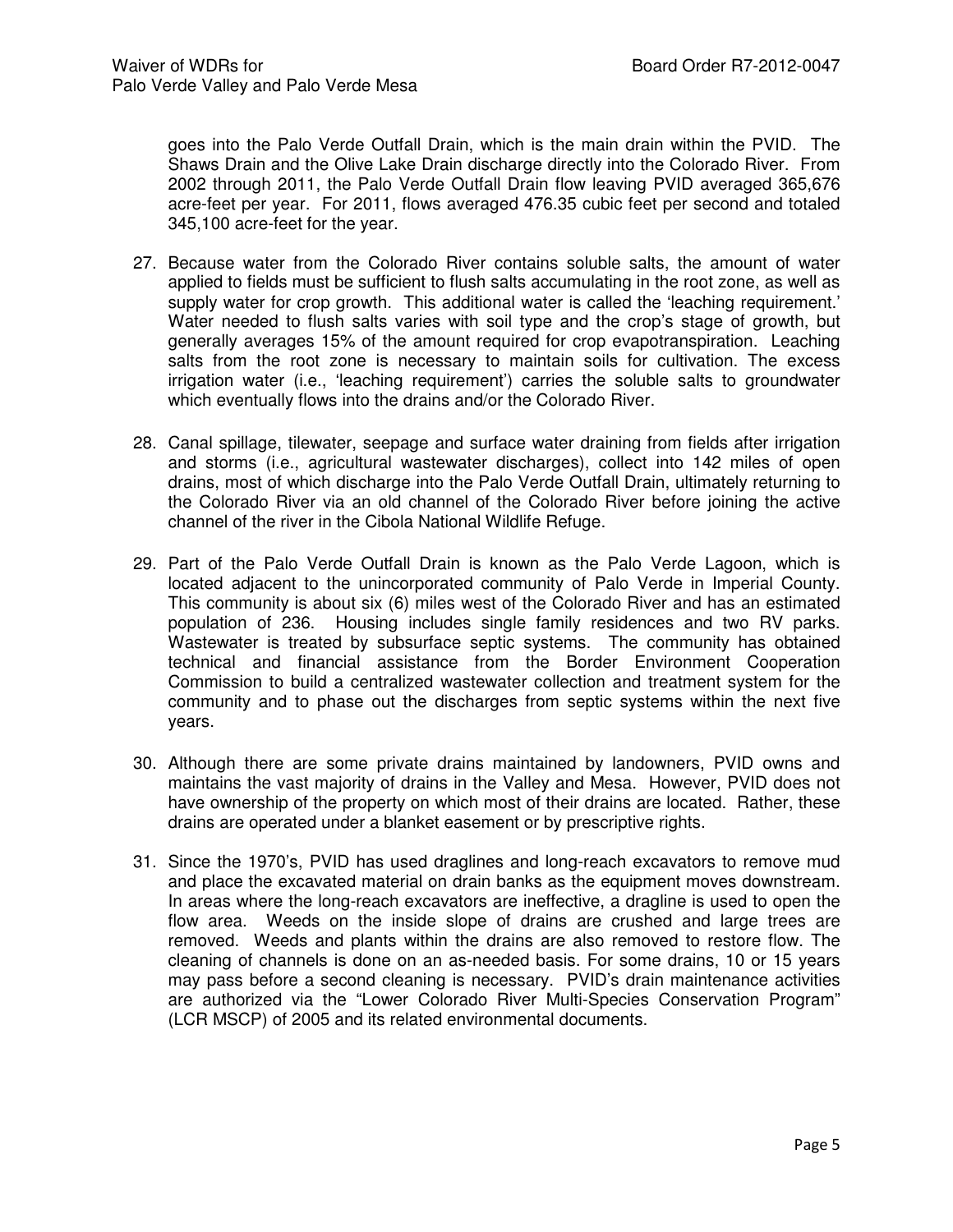32. Drain channel maintenance is done on an as-needed basis per the LCR MSCP permit. Tules growing in drains are removed to restore flow, weeds on drain slopes are crushed, and large trees are removed. From March  $15<sup>th</sup>$  to August  $1<sup>st</sup>$ , when the breeding season occurs for the Yuma Clapper Rail, Western Least Bittern, and California Black Rail, drain maintenance activities in the water are suspended or minimized to the extent practicable.

#### **Hydrogeological Conditions**

l

- 33. Data from the California Department of Water Resources indicate that the Palo Verde Valley Groundwater Basin is bounded on the east by the Colorado River, on the north by the Palo Verde Dam and the Big Maria Mountains, on the west by the Palo Verde Mesa, and on the south by the Palo Verde Mountains. The principal water-bearing deposits in this basin are alluvial, the Bouse Formation, and a fanglomerate deposit. The Palo Verde Mesa Groundwater Basin is bounded by nonwater-bearing rocks of the Big Maria and Little Maria Mountains on the north, of the McCoy and Mule Mountains on the west, of the Palo Verde Mesa on the east, and of the Palo Verde Mountains on the south. The northwest boundary and parts of the western boundary are drainage divides. Depth to groundwater in these two Basins varies from 160 to greater than 800 feet below ground surface (DWR, Groundwater Bulletin 118). It has been reported by PVID that some wildlife habitat areas in the region could have groundwater present at less than 1 foot below ground surface at some times of the year.
- 34. Mean summer temperatures in the Palo Verde Valley and Palo Verde Mesa areas range from 85° to 110° Fahrenheit. Precipitation typically averages four (4) or less inches per year, and evapotranspiration about 72 inches per year (USDA, 1974).
- 35. Soils in the Palo Verde Valley are well-drained, fine-grained sand and loam alluvial deposits from the Colorado River. Soils in the Palo Verde Mesa are comprised of older alluvial deposits derived from adjacent mountains (Big Maria, McCoy, Mule, and Palo Verde Mountains), consisting of excessively drained to well-drained fine to gravelly sand, and loam.
- 36. In the 1950's, when first-encountered groundwater<sup>1</sup> elevations were higher, some farmers installed tile systems beneath their fields that discharged into agricultural drains. Most of these systems were abandoned when the drains were deepened almost seven feet to lower the groundwater table. As the water table dropped, the depth to water in the drains increased. As a result, first-encountered groundwater in the Valley currently occurs at an average of 10 feet below the ground surface. The only tile systems operative today occur in the extreme southern end of the Valley, south of the town of Palo Verde.

 $1$  "First-encountered groundwater" is groundwater formed by Colorado River leakage and storm water and irrigation water that percolates below the root zone.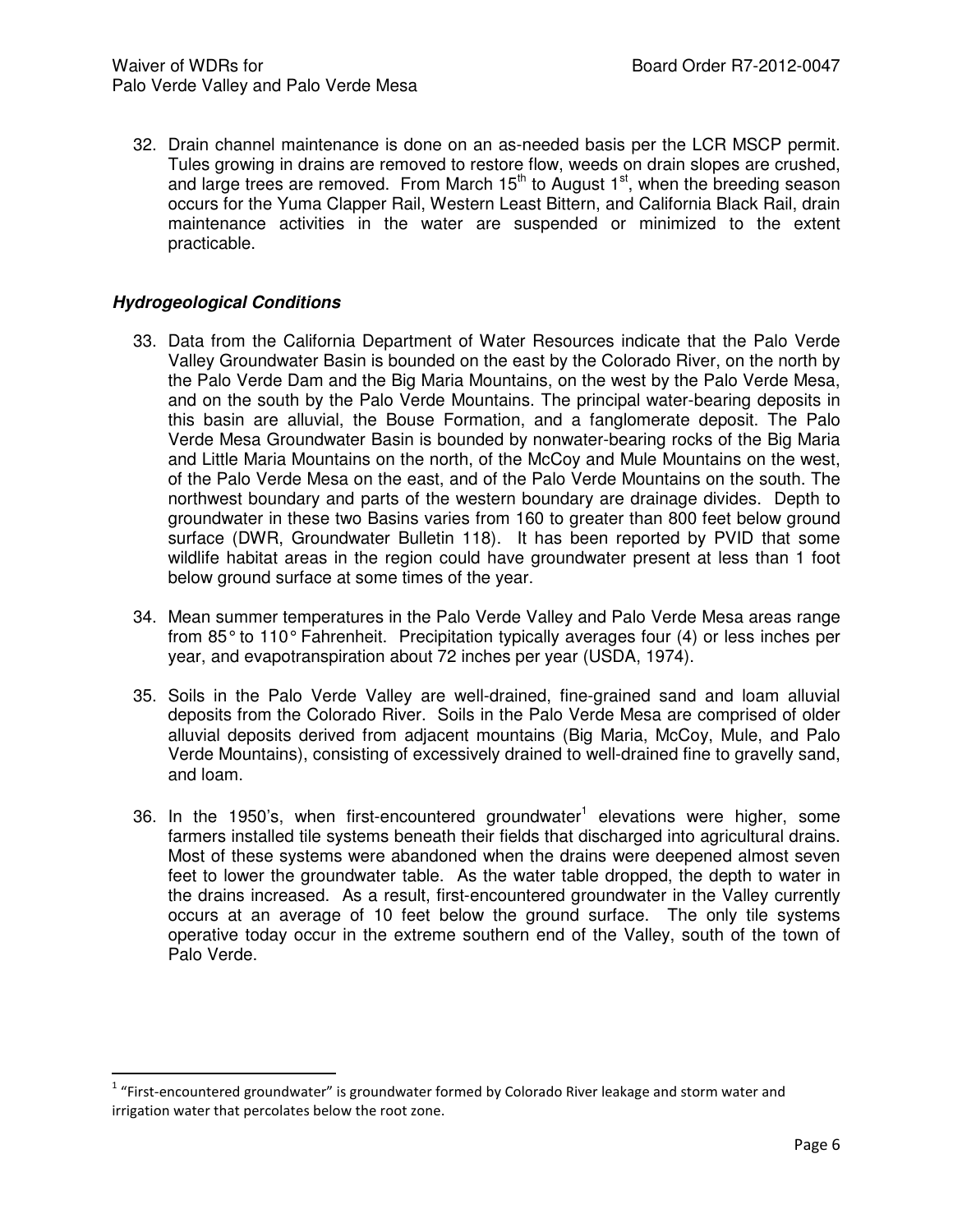- 37. Considering depth to the groundwater of the Basins described in Finding 33, above and farming practices in the area, this Conditional Waiver establishes conditions that focus on preventing and addressing water quality impacts on first-encountered groundwater and on the surface waters identified in Finding 16 and 17, above.
- 38. The Palo Verde Outfall Drain is listed as "impaired" on the 2010 Clean Water Act (CWA) Section 303(d) List because pathogen indicator bacteria (enterococci), Dichloro-Diphenyl-Trichloroethane (DDT), and toxaphene violate WQOs that protect the following beneficial uses:
	- a. contact and non-contact water recreation (REC I and REC II);
	- b. warm freshwater habitat (WARM);
	- c. wildlife habitat (WILD); and
	- d. preservation of rare, threatened, or endangered species (RARE).

DDT has been banned from being used in California since 1972. It has not been used in the Palo Verde Valley and Palo Verde Mesa since the ban took effect. It is a residual/legacy pesticide that is slowly degrading over time.

- 39. Data collected by Regional Water Board staff at different locations in Palo Verde Outfall Drain from 2000 to 2003 indicated no impairment for E. coli, but impairment for enterococci. To comply with CWA Section 303(d), the Regional Water Board listed the Palo Verde Outfall Drain as "impaired by bacteria" and developed a Draft Total Maximum Daily Load (TMDL) and Implementation Plan to address this impairment. USEPA guidance indicates that only one bacterium indicator organism (E. coli or enterococci) needs to be designated as a pathogen indicator for fresh water bodies like the Palo Verde Outfall Drain.
- 40. The Regional Water Board intends to amend the Basin Plan to reduce pathogen WQOs for surface waters from three indicators to one indicator for fresh waters (E. coli), and one indicator for saline waters (enterococci). Consideration of adoption of the Draft TMDL and Implementation Plan for Palo Verde Outfall Drain is pending until the pathogen Basin Plan amendment is completed. As a result, Palo Verde Outfall Drain remains listed as impaired for pathogens, given the noncompliance with the delisting criteria for fecal coliforms and enterococci. Regardless, its pathogen impairments are attributable mainly to natural sources and to the septic systems in the area of the Palo Verde Lagoon.
- 41. Regarding the DDT impairment, the California 2010 CWA Section 303(d) List (State Water Board, 2010) indicates seventeen (17) of twenty-five (25) fish tissue samples from the Palo Verde Outfall Drain exceed the California Office of Environmental Health Hazard Assessment (OEHHA) Screening Value for DDT. Based on the 2004 303(d) Listing Policy, (State Water Board, 2004), this exceedance rate is sufficient to list for DDT impairment.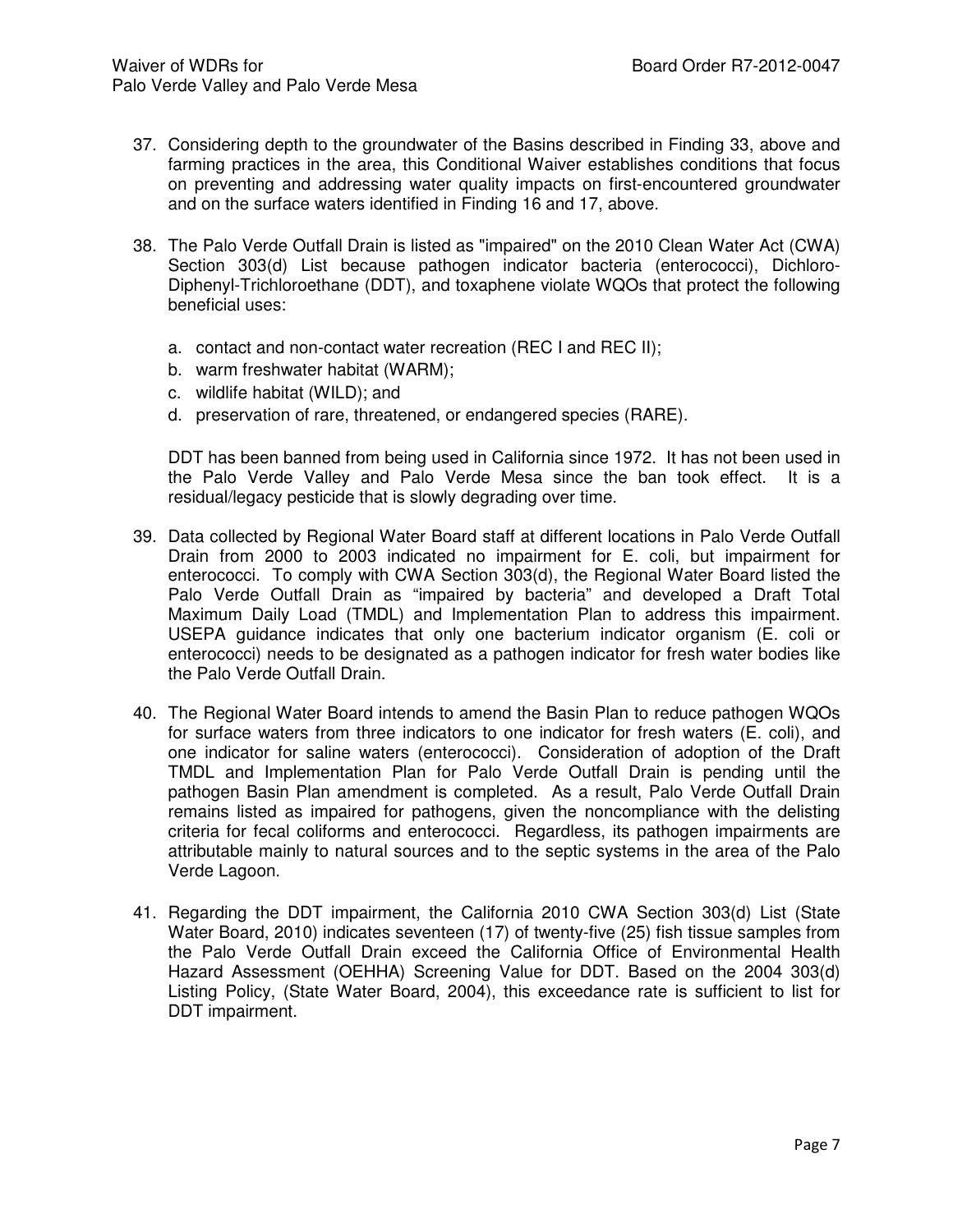- 42. Regarding the toxaphene impairment, the California 2010 CWA Section 303(d) List indicates that all of the three (3) fish tissue samples from the Palo Verde Outfall Drain exceed the OEHHA Screening Value for toxaphene. Based on the 2004 303(d) Listing Policy, this exceedance rate is sufficient to list for toxaphene impairment.
- 43. DDT and toxaphene attach to charged silt particles and are transported into receiving waters mainly by tailwater. This Conditional Waiver requires Responsible Parties to continue to implement management practices that address the DDT and toxaphene impairments.
- 44. From 2000 to 2003, the Regional Water Board conducted studies at key locations in the area to determine baseline water quality. The studies indicate turbidity, total suspended solids, pH, and specific conductance do not exceed the numeric water quality objectives of the Basin Plan. Further, water quality monitoring data collected by PVID in May 2005 at three locations for the drainage system, including the Palo Verde Outfall Drain, also show no exceedances in WQOs. The following table summarizes the PVID results:

| <b>Locations and</b><br><b>Constituent Results</b> | <b>Intake Colorado</b><br><b>River/Main Canal</b><br>Sample #3 | Eastside Drain @<br>Lovekin Blvd.<br>Sample #2 | Outfall Drain @<br>35th Avenue<br>Sample #1 |
|----------------------------------------------------|----------------------------------------------------------------|------------------------------------------------|---------------------------------------------|
| pH (pH units)                                      | 8.0                                                            | 7.6                                            | 7.8                                         |
| Specific Cond.<br>(umhos/cm)                       | 1000                                                           | 1600                                           | 2000                                        |
| TSS (mg/L)                                         | 6                                                              | 54                                             | 36                                          |
| Nitrate as N (mg/L)                                | 0.29                                                           | 0.29                                           | 0.25                                        |
| Nitrite as N (mg/L)                                | <b>ND</b>                                                      | <b>ND</b>                                      | <b>ND</b>                                   |
| Kjeldahl N (mg/L)                                  | 0.19                                                           | 0.63                                           | 0.44                                        |
| Total N (mg/L)                                     | 0.48                                                           | 0.92                                           | 0.69                                        |
| Ortho Phosphate (mg/L)                             | <b>ND</b>                                                      | 0.11                                           | <b>ND</b>                                   |
| Total $P$ (mg/L)                                   | <b>ND</b>                                                      | 0.17                                           | 0.11                                        |

45. Based on the 2005 pesticide use data report (California Department of Pesticide Regulation, December 19, 2007), the following insecticides are used in the Palo Verde Valley and Palo Verde Mesa: Chlorpyrifos, Malathion, Dimethoate, and Endosulfan. Individually or synergistically, these constituents can cause chronic or acute toxicity in aquatic organisms. Data collected under the Surface Water Ambient Monitoring Program for Palo Verde Outfall Drain indicate the presence of pesticides, including DDE(p,p') Total, Diazinon, Dieldrin, Dimethoate (Total), Dioxathion, and Hydroxyatrazine 2- (Total). The pesticides in use and detected are water quality constituents of concern.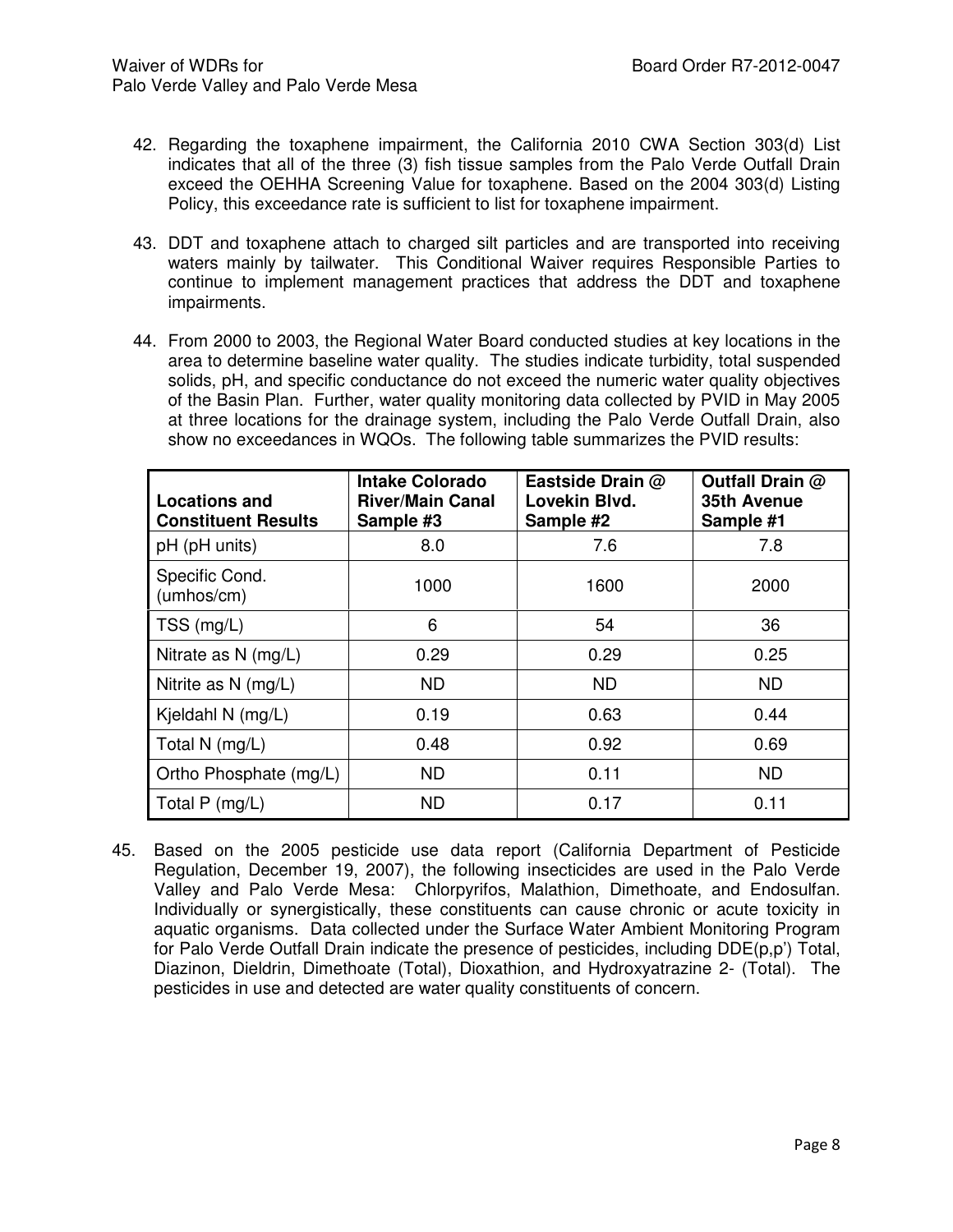## **Legal and Additional Regulatory Considerations**

- 46. Pursuant to CWC section 13369, the State Water Board adopted the Nonpoint Source Implementation and Enforcement Policy (NPS Policy) on May 20, 2004, subsequently approved by OAL on August 26, 2004. The policy requires all of the nine regional water boards to regulate all nonpoint sources of pollution using the administrative permitting authorities in the Water Code, including, but not limited to: (1) Basin Plan prohibitions, (2) conditional Waivers of WDRs, or (3) WDRs. However, as indicated in Finding Nos. 2 and 3 above, during the January 10, 2012 State Water Board meeting that led to State Water Board Resolution 2012-0004, the State Water Board made it clear that Basin Plan prohibitions, which are not statutorily authorized to impose fees for agricultural wastewater discharges or any other type of discharge, are no longer acceptable pollution control programs for agriculture. The State Water Board is presently revising the NPS Policy to reflect that position.
- 47. The NPS Policy provides for Agricultural Dischargers to comply with this Conditional Waiver by participating in the development and implementation of NPS Pollution Control Programs (Compliance Programs), either individually or collectively as participants in discharger coalitions (a.k.a. "Coalition Groups"). Compliance Programs may also be developed by the Regional Water Board or a discharger coalition in cooperation with a third-party representative, organization, or government agency. Regardless of who develops the program, the NPS Policy identifies five (5) key elements required for all Compliance Programs:
	- 1: Statement of Goals/Purpose
	- 2: Identification of Management Practices (MPs)
	- 3: Time schedule for Compliance
	- 4: Surveillance Program
	- 5: Consequences for failure

This Conditional Waiver is consistent with the requirements of the NPS Policy.

- 48. CWC section 13260(a)(1) requires that any person discharging waste or proposing to discharge waste within the Regional Water Board's jurisdiction, in a manner that could affect the quality of waters of the state, shall file a Report of Waste Discharge (ROWD) with the Regional Water Board. The Regional Water Board may, in its discretion, issue WDRs pursuant to Water Code section 13263(a).
- 49. CWC section 13269 allows the Regional Water Boards to waive submission of Reports of Waste Discharge (ROWDs) and/or issuance of WDRs if it is in the public interest to do so.
- 50. On October 10, 1999, Senate Bill 390 amended CWC section 13269. The amendments extended all Waivers in effect on January 1, 2000, for three years to January 1, 2003, unless terminated earlier, and required all existing Waivers to expire on January 1, 2003, unless renewed.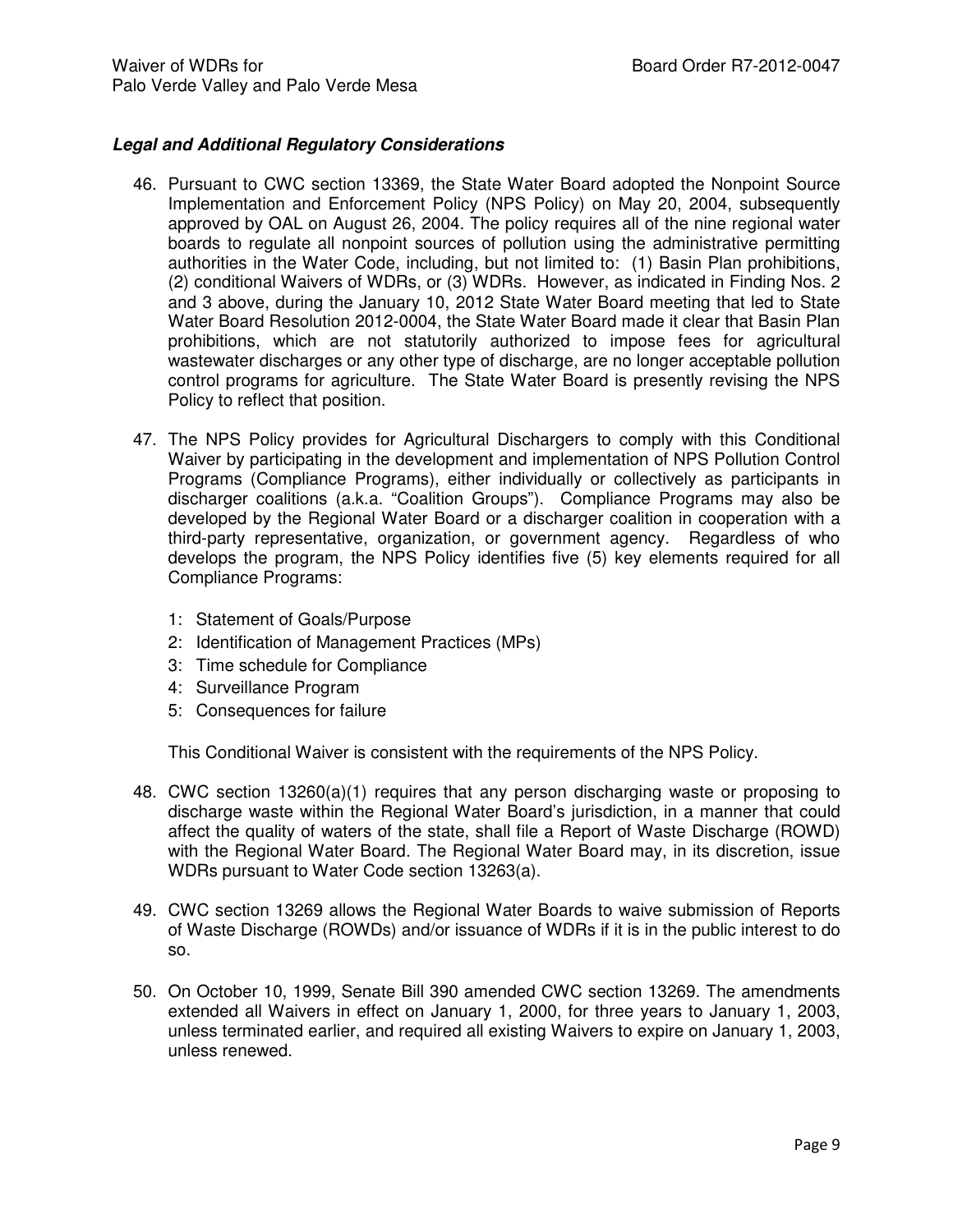- 51. As amended, CWC section 13269 authorizes the Regional Water Board to waive WDRs for a specific discharge or specific types of discharges if the following conditions are met: (1) the Waiver is in the public interest, (2) the Waiver is conditional, (3) Waiver conditions include performance of individual, group, or watershed-based monitoring, except for discharges that the Regional Water Board determines do not pose a significant threat to water quality, (4) compliance with Waiver conditions is required, and (5) a public hearing has been held. The term of a Waiver cannot exceed five years, but the Regional Water Board can renew a Waiver after holding a public hearing. The Regional Water Board may terminate a Waiver at any time.
- 52. Prior to January 15, 2003, the Regional Water Board had a region-wide Waiver for specific discharges of wastes in the Region, which also waived WDRs for agricultural return flows (i.e., agricultural wastewater discharges). On January 15, 2003, the Regional Water Board allowed the Waiver for agricultural wastewater discharges in the Region to expire.
- 53. Relevant factors in determining whether a Waiver is in the public interest include the following: whether the discharge is already regulated by a local governmental entity which must continue to play a major role in regulating that type of discharge; whether the Discharger is observing reasonable practices to minimize the deleterious effects of the discharge; whether a feasible treatment method exists to control the pollutants in the discharge; and whether conditionally waiving ROWDs and/or WDRs will adequately protect beneficial uses while allowing the Regional Water Board to utilize more of its resources to conduct field oversight, public outreach and, where necessary, enforcement. Although local government entities do not regulate water quality impacts of agricultural operations, these operations are subject to pesticide regulation and reporting. In addition, various public and private entities provide education and field assistance to growers so they implement management practices to prevent and address water quality impacts. These entities include various Resource Conservation Districts and the University of California Cooperative Extension.
- 54. The agricultural wastewater discharges and dredging activities in the Palo Verde Valley and Palo Verde Mesa are not currently regulated by any government agency. This Conditional Waiver requires implementation of management practices to minimize water quality impacts. Reasonable management practices exist and are being implemented in Palo Verde Valley and Palo Verde Mesa that would enable Responsible Parties to comply with this Waiver. These management practices reduce the amount of wastes discharged, minimize runoff, and are more feasible and more effective than treatment methods. Attachment A, made a part of this Conditional Waiver by reference, lists and describes available MPs. This list is neither all inclusive nor prescriptive. Responsible Parties may select from the list or choose a combination of MPs for their farm operations, regardless of whether the MP is listed.
- 55. The adoption of the Conditional Waiver is also in the public interest because: (1) it includes conditions that are intended to reduce and prevent pollution and nuisance and protect the beneficial uses of the waters of the state; (2) it establishes a comprehensive control program for protection of water quality in the Palo Verde Valley and Palo Verde Mesa; (3) given the number of persons who discharge waste from irrigated lands and the magnitude of acreage involved, it provides for an efficient and effective use of limited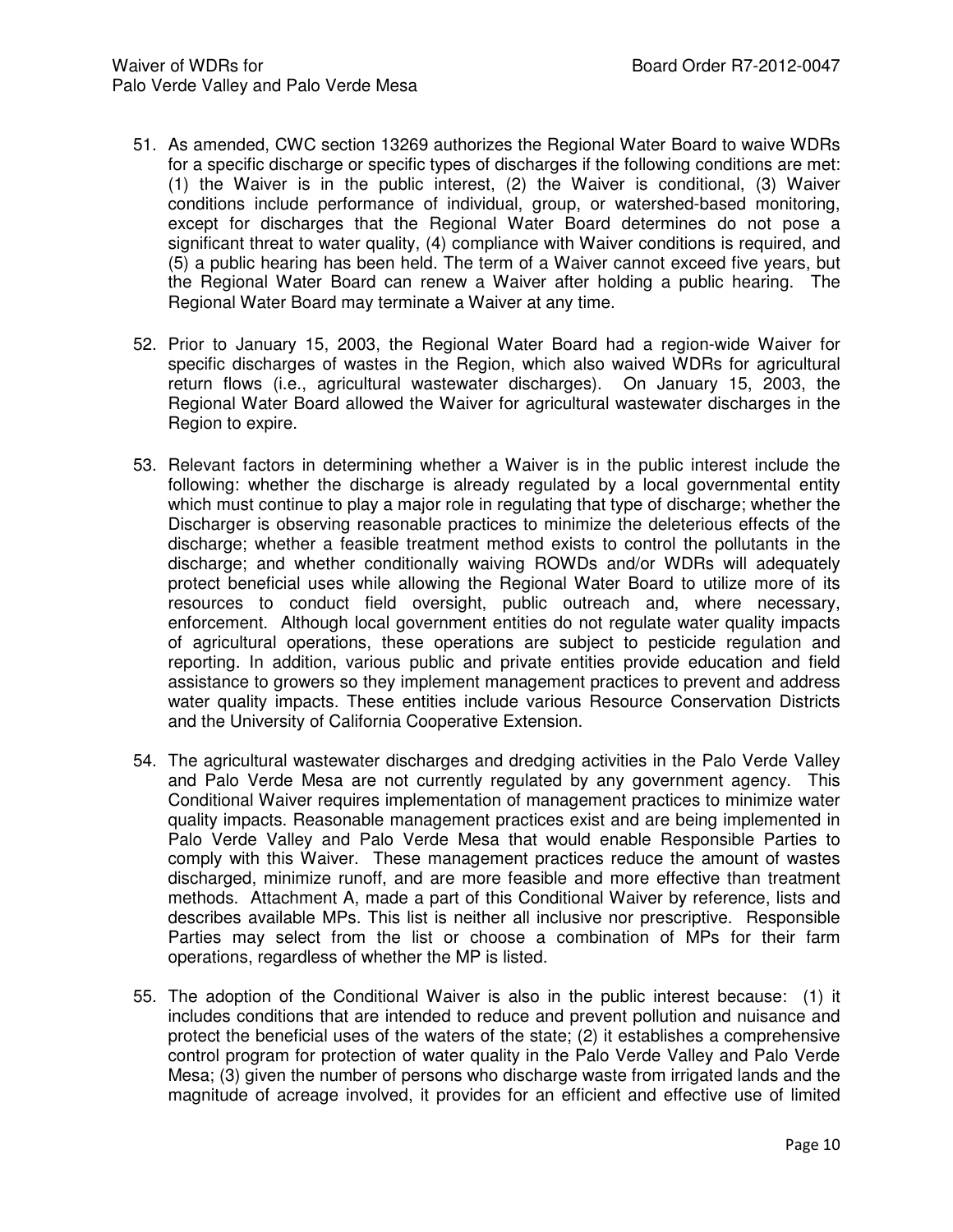Regional Water Board resources; (4) it provides flexibility for the Agricultural Dischargers who seek coverage under the Conditional Waiver by providing them with the option of complying with monitoring requirements through participation in cooperative monitoring programs or individually; (5) requires Responsible Parties to comply with Basin Plan; and (6) promotes statewide consistency in dealing with agricultural runoff.

- 56. CWC section 13269(a)(4)(A) authorizes the Regional Water Board to include as a condition of a Waiver the payment of an annual fee established by the State Water Board. The State Water Board has adopted regulations in Title 23, Division 3, Chapter 9, Article 1 (commencing with Section 2200), which establish a fee schedule for agricultural Waivers. This Conditional Waiver requires each Agricultural Discharger who participates in a Coalition Group, or the Coalition Group itself on behalf of its participants, to pay an annual fee to the State Water Board in accordance with the fee schedule specified in Title 23, Section 2200.6.
- 57. Technical reports are necessary to evaluate each Coalition Group's compliance with the terms and conditions of the Conditional Waiver and to assure protection of waters of the state.
- 58. To obtain coverage under this Conditional Waiver, Agricultural Dischargers must choose one of the two following options: (1) submit a Notice of Intent (NOI) to comply with this Conditional Waiver; or (2) participate in a Coalition Group that submits a letter of intent to develop and implement a Compliance Program to comply with this Conditional Waiver. Under option 1, above, the Agricultural Discharger must also: (a) prepare a Water Quality Management Plan (WQMP) and, if applicable, a Drain Water Quality Improvement Plan (DWQIP) for review and approval by the Regional Water Board; (b) conduct periodic water quality monitoring of the discharge and its receiving water(s); (c) prepare a Quality Assurance Project Plan for the proposed monitoring; and (d) submit annual monitoring reports to the Regional Water Board.
- 59. PVID has agreed to organize and manage a Coalition Group and develop and implement a Compliance Program to comply with this Conditional Waiver. The scope of this management includes: developing program elements, outreach programs, and mechanisms to encourage and foster an effective self-determined approach to attain water quality objectives. To implement this program, PVID has committed to provide every Agricultural Discharger enrolled in PVID's Coalition Group the information necessary to comply with this Compliance Program. Specific goals of the Compliance Program to be managed by PVID include:
	- Coordinating an educational program to educate farmers on how to reduce pollutants leaving their fields,
	- Coordinating workshops with local technical assistance agencies, and
	- Cooperating with Regional Board staff to track and report Management Practice (MP) effectiveness.

PVID is also obtaining approval from the State Water Board to manage fee collection and payment for its Coalition Group.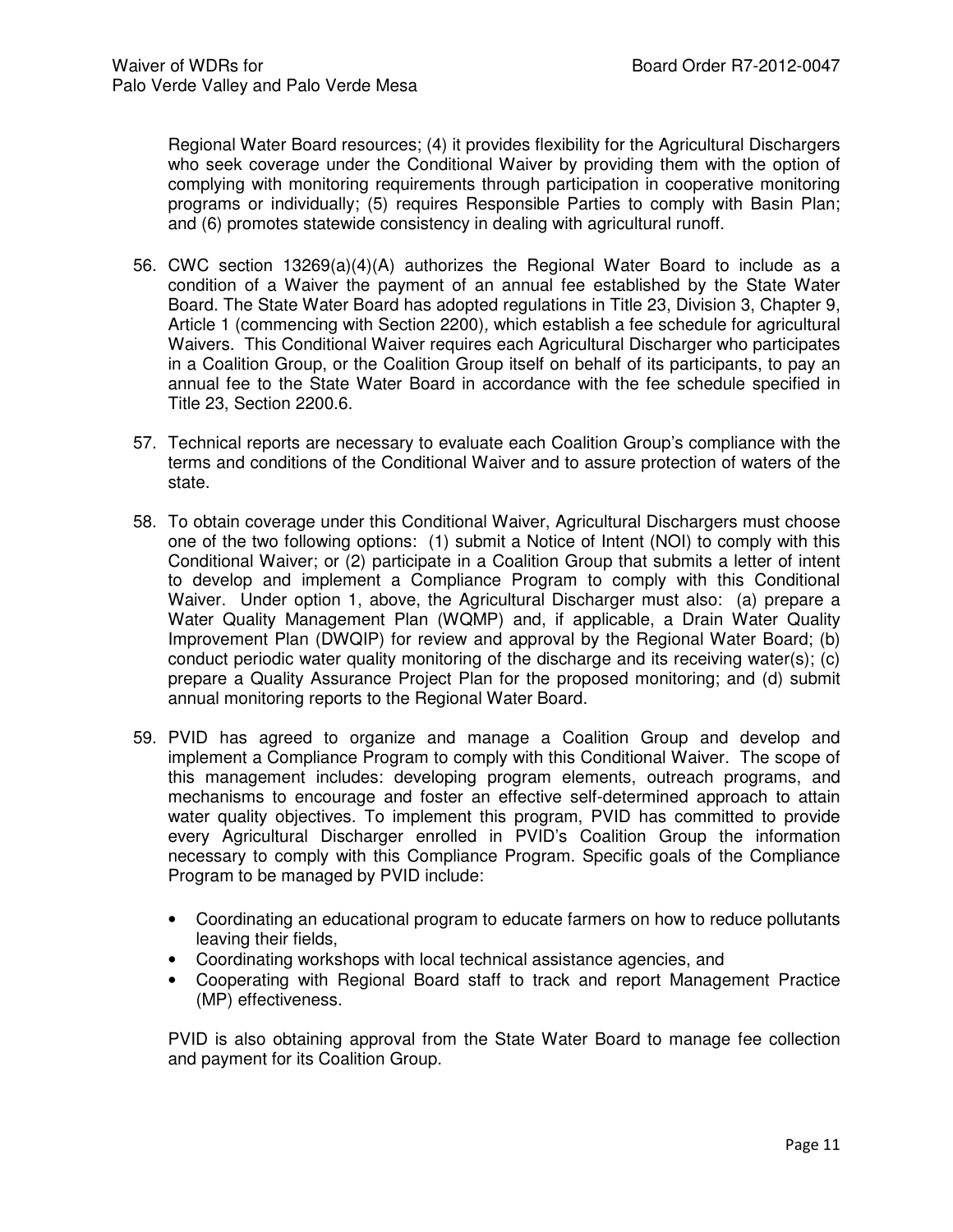- 60. PVID and the Regional Water Board staff have developed a Monitoring and Reporting Program (MRP) titled "Palo Verde Water Quality Monitoring Plan," which was updated on August 8, 2012, to assist group participants in complying with this Conditional Waiver. Attachment I, made a part of this Order by reference, contains the updated MRP.
- 61. Regional Water Board staff prepared a Staff Report titled "Staff Report on Conditional Waiver for Agricultural Wastewater Discharges Originating within the Palo Verde Valley and the Palo Verde Mesa, Riverside and Imperial Counties, California," dated August 2, 2012 (hereafter referred to as Staff Report). The Staff Report details key provisions of this Conditional Waiver, how to comply with it, existing management practices that are being implemented to protect water quality, additional management practices that can be implemented to protect water quality, cost estimates for compliance, and potential sources of financing.
- 62. State Water Board Resolution 68-16, Policy with Respect to Maintaining High Quality Waters of the State (Resolution 68-16), requires a regional water board when regulating a discharge of waste, to maintain high quality waters of the state (i.e., background water quality) until it is demonstrated that a change in quality is consistent with:
	- i. the maximum benefit to the people of the state,
	- ii. will not unreasonably affect present and anticipated beneficial uses of waters, and
	- iii. will not result in water quality less than that prescribed in policies (e.g., violation of any WQO).
- 63. This Conditional Waiver requires Responsible Parties to implement management practices that achieve compliance with WQOs, and therefore protect beneficial uses for the Palo Verde Valley Drains, Lagoon, and Outfall Drain. As such, the Regional Water Board finds the Conditional Waiver consistent with Resolution No. 68-16 in that any change in water quality is consistent with paragraphs  $i. - ii$ . set forth in Finding 62, above.
- 64. It is the intent of the Regional Water Board to hold public hearings at least once every two years to review the effectiveness of this Conditional Waiver, Coalition Groups and Individual Compliance Programs, and management practices; and evaluate compliance with applicable water quality objectives. The first public hearing is tentatively scheduled to be held within three (3) years from the date of adoption of this Conditional Waiver.

## **California Environmental Quality Act and Public Participation**

65. For purposes of adoption of this Conditional Waiver, the Regional Water Board is the lead agency pursuant to the California Environmental Quality Act (CEQA) (Pub. Resources Code, § 21000 et seq.). The action to adopt this Conditional Waiver is intended to protect and improve water quality. Accordingly, the Conditional Waiver sets forth conditions that will require Responsible Parties to implement management practices to protect water quality and to conduct monitoring to ensure that such practices are effective and are protecting and improving water quality. Because the Regional Water Board has not regulated the discharges subject to this Conditional Waiver to this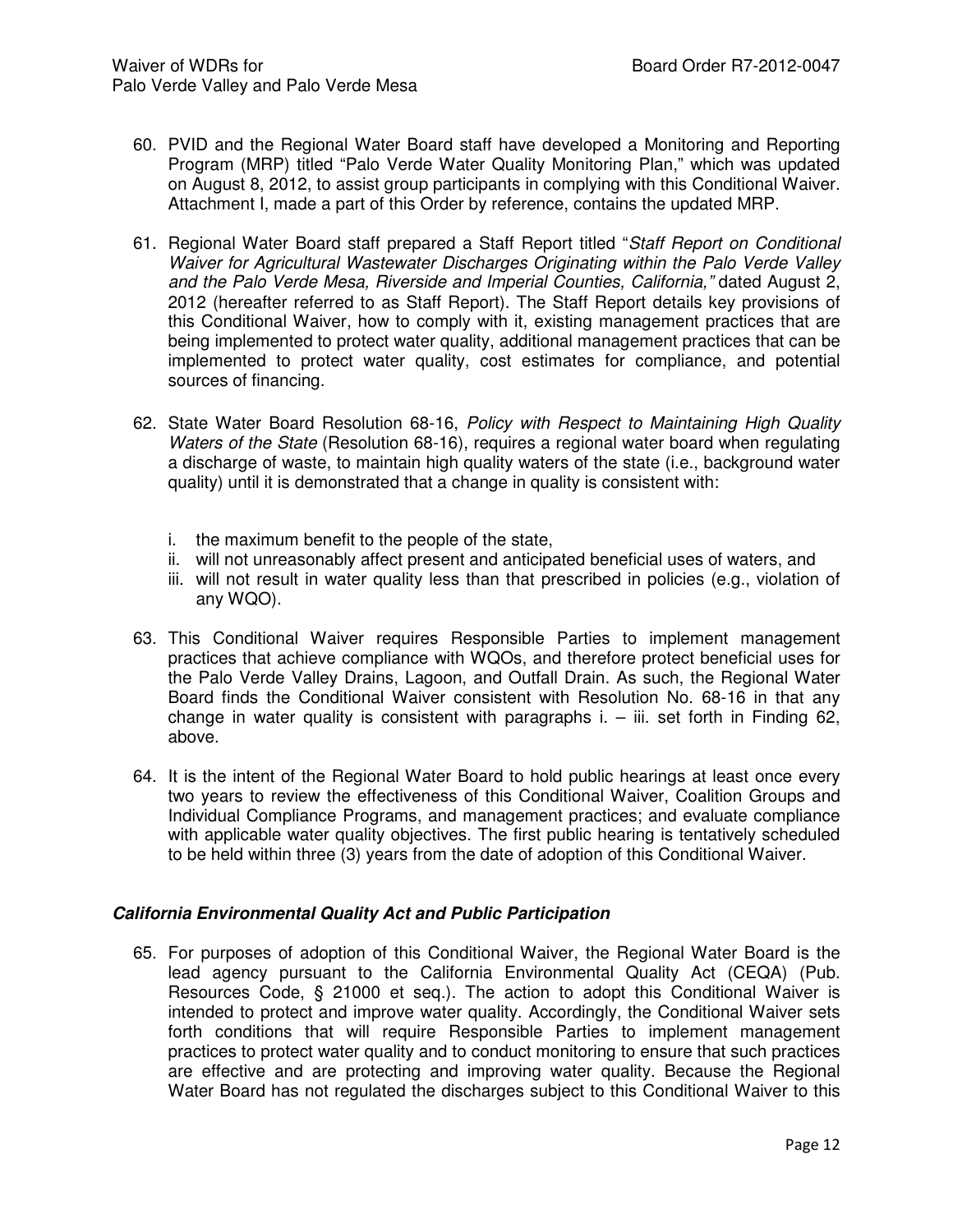extent in the past, it expects that adoption of the Conditional Waiver will result in the protection, maintenance, and improvement of water quality.

- 66. Regional Water Board staff held a CEQA scoping meeting on April 16, 2012, to receive comments on the drafting of the Conditional Waiver and to identify significant issues to consider and address. It also prepared an Initial Study dated August 2012 in support of a proposed Negative Declaration for this Waiver.
- 67. On August 23 and September 11, 2012, Regional Water Board staff held Public Workshops regarding this proposed Conditional Waiver to provide affected stakeholders and Responsible Agencies with an additional opportunity to comment on the proposed Conditional Waiver.
- 68. On August 8, 2012, the Regional Water Board notified interested agencies and persons of its Intent to Adopt a Negative Declaration for this Conditional Waiver, and provided them with an opportunity to submit comments during a 30-day comment period that ended September 10, 2012, regarding the proposed Negative Declaration and Initial Study prepared in support of the Negative Declaration. The Regional Water Board, in a public hearing, considered all comments received during the public comment period and at the hearing regarding the proposed Negative Declaration and Initial Study.
- 69. On September 20, 2012, the Regional Water Board adopted the proposed Negative Declaration in Resolution R7-2012-0046 after finding on the basis of the whole record before it (including the Initial Study and all comments received) that there was no substantial evidence that the Conditional Waiver will have a significant effect on the environment and that the Negative Declaration reflects its independent judgment and analysis.
- 70. The Regional Water Board has notified the Responsible Parties and all known interested agencies and persons of its intent to draft this Conditional Waiver of WDRs for this discharge, and has provided them with an opportunity for a public meeting and an opportunity to submit comments.
- 71. The Regional Water Board, in a public meeting, heard and considered all comments pertaining to this Conditional Waiver.

**IT IS HEREBY ORDERED** that, pursuant to CWC sections 13263, 13267, and 13269, Agricultural Dischargers and Drain Maintenance Dischargers (collectively, Responsible Parties), who file for coverage under this Conditional Waiver in order to meet the provisions contained in Division 7 of the CWC and regulations and plans and policies adopted thereunder, and who request a Waiver of WDRs, shall comply with the following terms and conditions: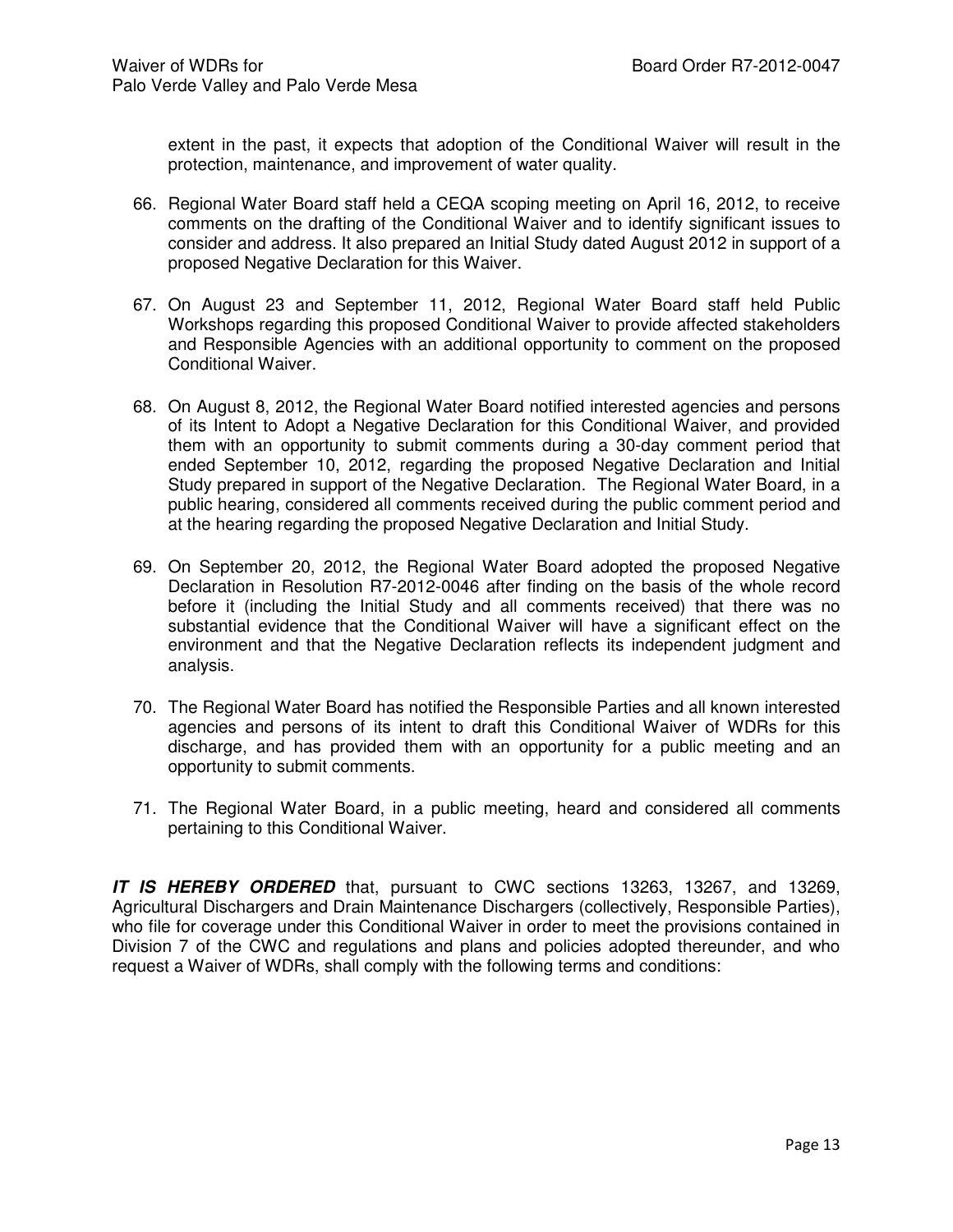## **A. Eligibility**

- 1. Existing and future Agricultural Dischargers and Drain Maintenance Dischargers are potentially eligible for coverage under this Conditional Waiver.
- 2. Agricultural Dischargers and Drain Maintenance Dischargers seeking coverage under this Order shall submit to the Regional Water Board a Notice of Intent (NOI) as specified below.
- 3. Agricultural Dischargers and Drain Maintenance Dischargers eligible under this Order bear the responsibility of complying with this Conditional Waiver.
- 4. Agricultural Dischargers and Drain Maintenance Dischargers seeking coverage as a member of a Coalition Group Compliance Program shall be in good standing with the membership requirement of the program as approved by the Regional Water Board.

#### **B. General Waiver Conditions**

- 1. The Regional Water Board waives the submittal of a Report of Waste Discharge (ROWD) and WDRs for Agricultural Dischargers and Drain Maintenance Dischargers in the Palo Verde Valley and Palo Verde Mesa if these dischargers of wastes comply with the conditions established by this Conditional Waiver.
- 2. Agricultural Dischargers and Drain Maintenance Discharger shall take action to comply with this Conditional Waiver and to protect the quality of the waters of the state.
- 3. Agricultural Dischargers, both those seeking coverage and those who obtain coverage under this Conditional Waiver, shall pay to the State Water Board the fee(s) it has established under Title 23, California Code of Regulations (CCR), Division 3, Chapter 9 for Waivers of WDRs for irrigated lands.
- 4. This Waiver shall not create a vested right and all such discharges shall be considered a privilege, as provided for in CWC section 13263.
- 5. Pursuant to CWC section 13269, this action to waive the issuance of WDRs for certain specific types of discharges: (a) is conditional, (b) may be terminated at any time, (c) does not permit an illegal activity, (d) does not preclude the need for permits which may be required by other local or governmental agencies, and (e) does not preclude the Regional Water Board from taking enforcement actions (including civil liability) pursuant to the CWC.
- 6. This Conditional Waiver becomes effective upon adoption by the Regional Water Board and expires on **September 20, 2017**.
- 7. Technical and monitoring reports specified in this Order, including Compliance Programs, Water Quality Management Plans, and Drain Water Quality Plans, are requested pursuant to CWC section 13267 and shall comply with Attachment B ("Contents of Technical and Monitoring Reports"), which is attached hereto and made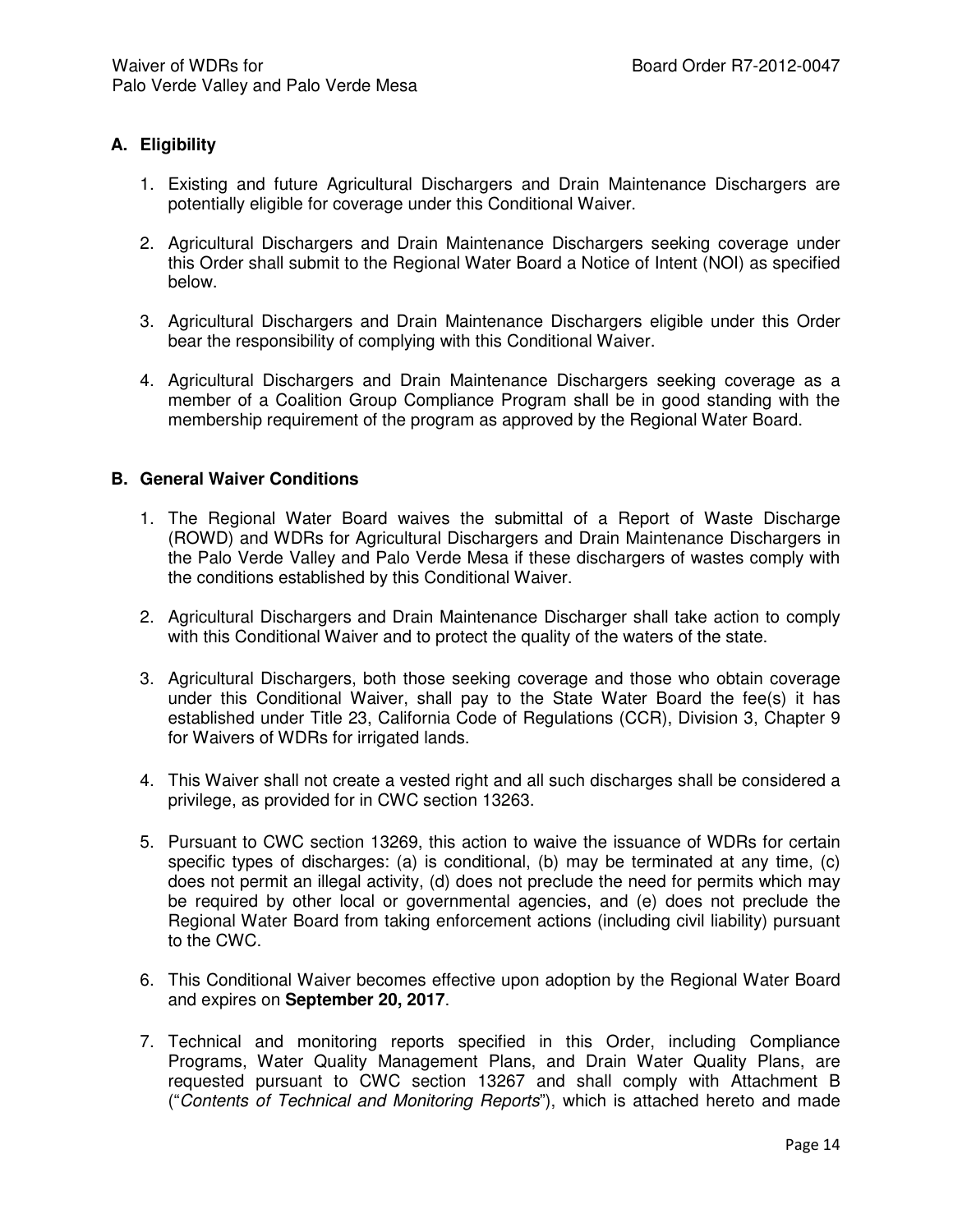part of this Order by reference; and shall be approved by the Executive Officer prior to implementation. Failure to furnish complete reports by the specified deadlines and falsification of any information in the reports are misdemeanors that may result in the assessment of civil liability against the Responsible Party.

- 8. Based on monitoring results, the Executive Officer may modify MRPs as appropriate, pursuant to CWC section 13267.
- 9. All documents and reports requested herein shall be signed and dated by a duly authorized representative and contain a statement regarding the accuracy of the documented/reported information and the following in the title: "Conditional Waiver for Palo Verde and Palo Verde Mesa Ag Dischargers."
- 10. The discharge of any wastes not specifically regulated by this Conditional Waiver is prohibited unless the Responsible Party complies with CWC section 13260(a) and the Regional Water Board issues either WDRs pursuant to CWC section 13263 or an individual Waiver pursuant to CWC section 13269, or the time frames specified in CWC section 13264(a) have elapsed.
- 11. The discharges of wastes authorized by this Conditional Waiver shall not cause a condition of pollution or nuisance as defined in CWC sections 13050(l) and (m).
- 12. The Regional Water Board may review this Conditional Waiver at any time and may modify or terminate the Conditional Waiver in its entirety. The Executive Officer may terminate applicability of the Conditional Waiver with respect to a Coalition Group or an individual Responsible Party who is a participant in a Coalition Group upon notice to the Coalition Group or Responsible Party.

## **C. Waiver Conditions for Individual Compliance Programs**

Any Agricultural Discharger who elects to develop an Individual Compliance Program shall comply with the following:

1. **Within 30 days** following adoption of this Conditional Waiver, file with the Regional Water Board a complete NOI using Attachment C, attached hereto and a part of this Order by reference.

Following review of the NOI, if the Executive Officer determines that coverage under this Conditional Waiver is appropriate for the Agricultural Discharger, the Executive Officer shall issue a Notice of Applicability (NOA) to the Agricultural Discharger. If coverage is not appropriate, the Executive Officer shall inform the Agricultural Discharger in writing that coverage is not appropriate and request instead that the Agricultural Discharger file a ROWD for the proposed or actual discharge of waste.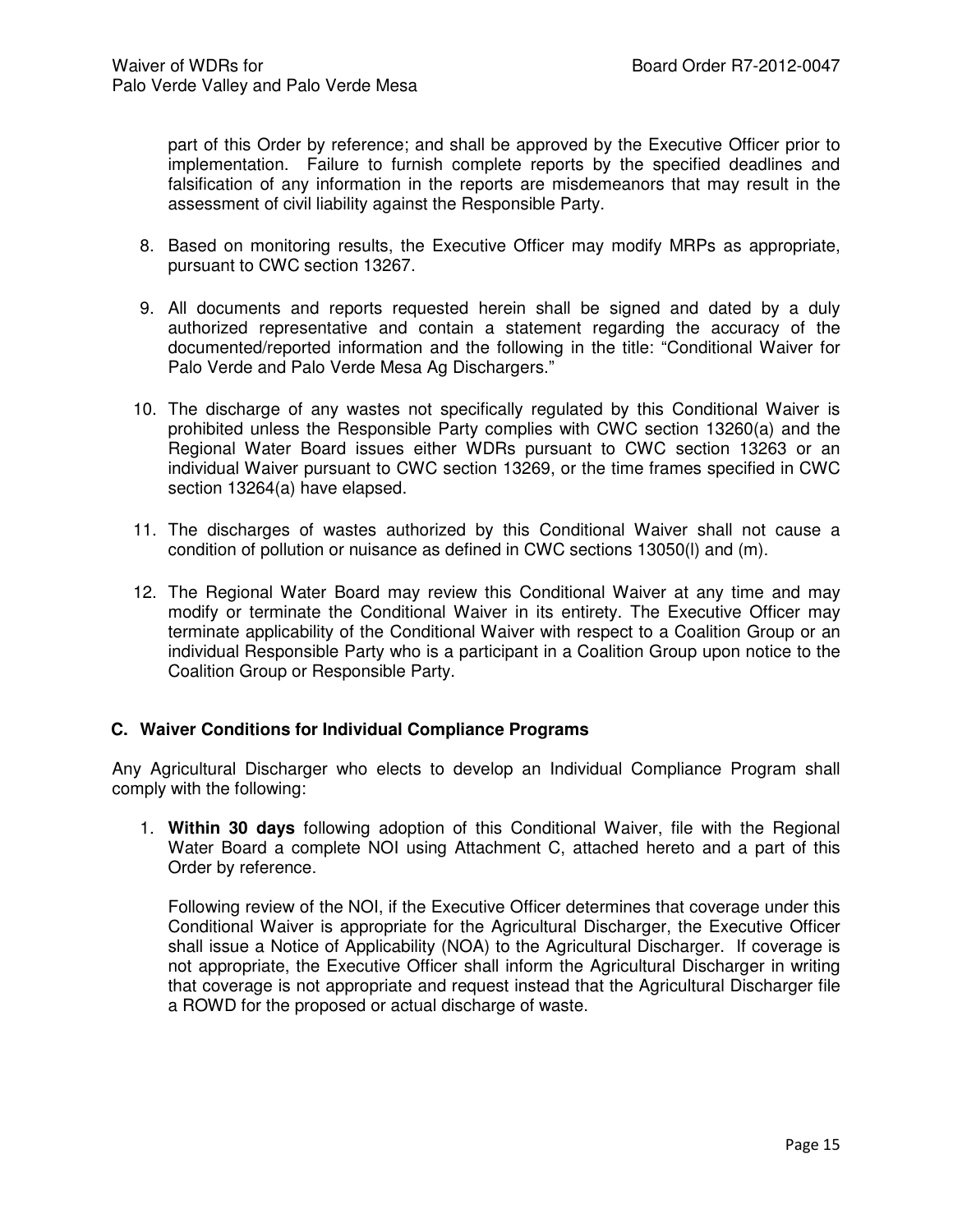- 2. **Within 120 days** following adoption of this Conditional Waiver, submit to the Regional Water Board the proposed:
	- a. Individual Water Quality Management Plan (WQMP) and Monitoring and Reporting Program (MRP). In this case, the MRP shall also include proposed monitoring to determine the quality and quantity of the wastes discharged; and, if applicable--
	- b. Individual Drain Water Quality Plan (DWQP) and Drain Monitoring and Reporting Program (DMRP).

Following approval, these documents shall become components of the Individual Compliance Program.

- 3. **Within 60 days** following approval of the Individual Compliance Program Plan(s), prepare and submit a Quality Assurance Project Plan (QAPP).
- 4. W**ithin 30 days** following QAPP approval, begin implementing the MRP and, if applicable, the DMRP.
- 5. **By March 1st of every year**, submit to the Regional Water Board an Annual Monitoring Report. The Annual Monitoring Report is for the previous calendar year (January 1 through December 31).

#### **D. Waiver Conditions for the PVID Coalition Group**

In order for PVID to manage its Group Compliance Program in full compliance with the Nonpoint Source Policy, PVID shall comply with the following:

- 1. **By October 31, 2012,** file with the Regional Water Board a letter of intent to develop and implement a complete Coalition Group Compliance Program and obtain coverage under this Conditional Waiver for its group's Agricultural Dischargers, their drain O&M activities (if any), and for PVID's drain O&M activities.
- 2. **By November 30, 2012,** submit to the Regional Water Board a list with the names, address, and contact information for all PVID current customers who receive water for irrigated land; and the location and Assessor's Parcel Number (APN) of the irrigate land. To the extent that a particular customer has multiple water accounts with PVID for parcels with unique APNs, the list shall reflect so. The list shall be submitted in electronic format. In lieu of the APN, and subject to the approval of the Executive Officer, PVID may submit an alternative identification number system to track every parcel of irrigated land covered under the Coalition Group's Compliance Program so long as the alternative identification system allows for identifying the physical location of the parcel, its acreage, and its Responsible Parties.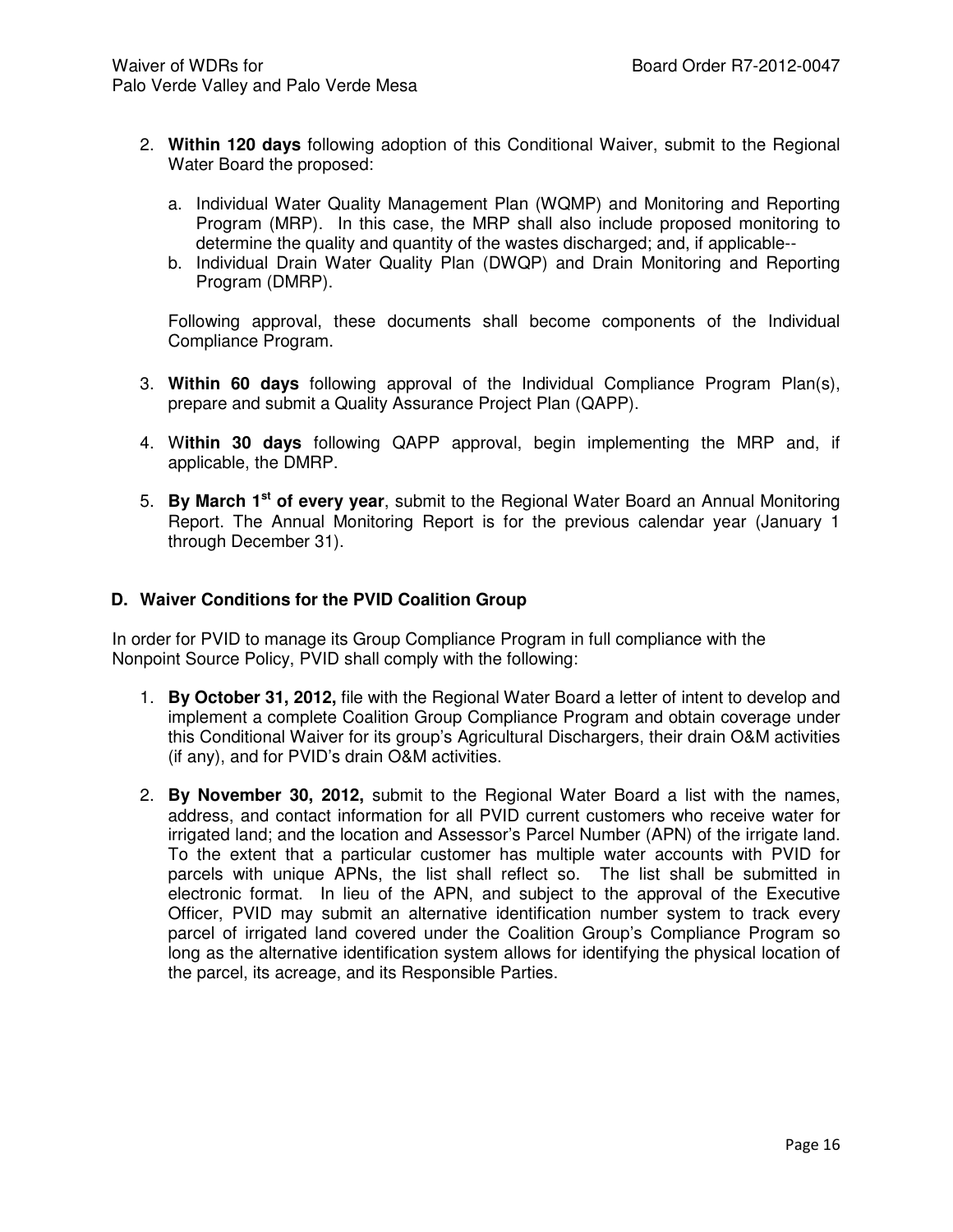- 3. **By March 30, 2013,** file with the Regional Water Board the Coalition Group's proposed Compliance Program. The Compliance Program shall include, but need not be limited to:
	- a) suggested format(s) to prepare Individual WQMPs and DWQPs, including deadlines for submittal;
	- b) a proposal to establish and maintain membership requirements, including forms and requirements to enroll group member applicants into the Program; and
	- c) outreach and education activities, and scheduled workshops to coordinate with technical assistance agencies; and
	- d) a map (scale 2" = 1-mile or better) showing the Coalition Group's boundaries, PVID's main irrigation canals, and PVID's main drains.

Once approved, these documents and PVID's DWQP and DMRP shall become components of the PVID Coalition Group Compliance Program.

- 4. **By April 30, 2013,** begin implementing the approved Compliance Program and issue letters to all potential group members within the Coalition Group's boundaries within the Palo Verde Valley and Palo Verde Mesa that provide instructions on how to enroll into the PVID-approved Compliance Program.
- 5. **By May 31, 2013,** submit: (a) a letter to the Regional Water Board certifying the Coalition Group has begun implementing the approved Compliance Program, and (b) a QAPP for approval.
- 6. **By June 30, 2013,** begin implementing the approved QAPP, the Coalition Group's MRP, its DWQP, and DMRP; and submit to the Regional Water Board monitoring results within fourteen (14) days of receipt from the laboratory.
- 7. **By June 30, 2013,** submit to the Regional Water Board the Coalition Group's WQMP/DWQP in electronic and tabular format. The submittal shall also include copies of all individual WQMPs/DWQPs.
- 8. **By March 1st of every year,** submit to the Regional Water Board an Annual Monitoring Report for the Coalition Group. The Annual Monitoring Report is for the previous calendar year (January 1 through December 31).

## **E. Waiver Conditions for Other Coalition Groups**

Dischargers of waste electing to either form and/or join other Coalition Groups shall comply with the following:

1. **Within 30 days** following adoption of this Conditional Waiver**,** file with the Regional Water Board a complete NOI using Attachment D to obtain coverage under this Conditional Waiver for the Coalition Group's Agricultural and Drain Maintenance Dischargers.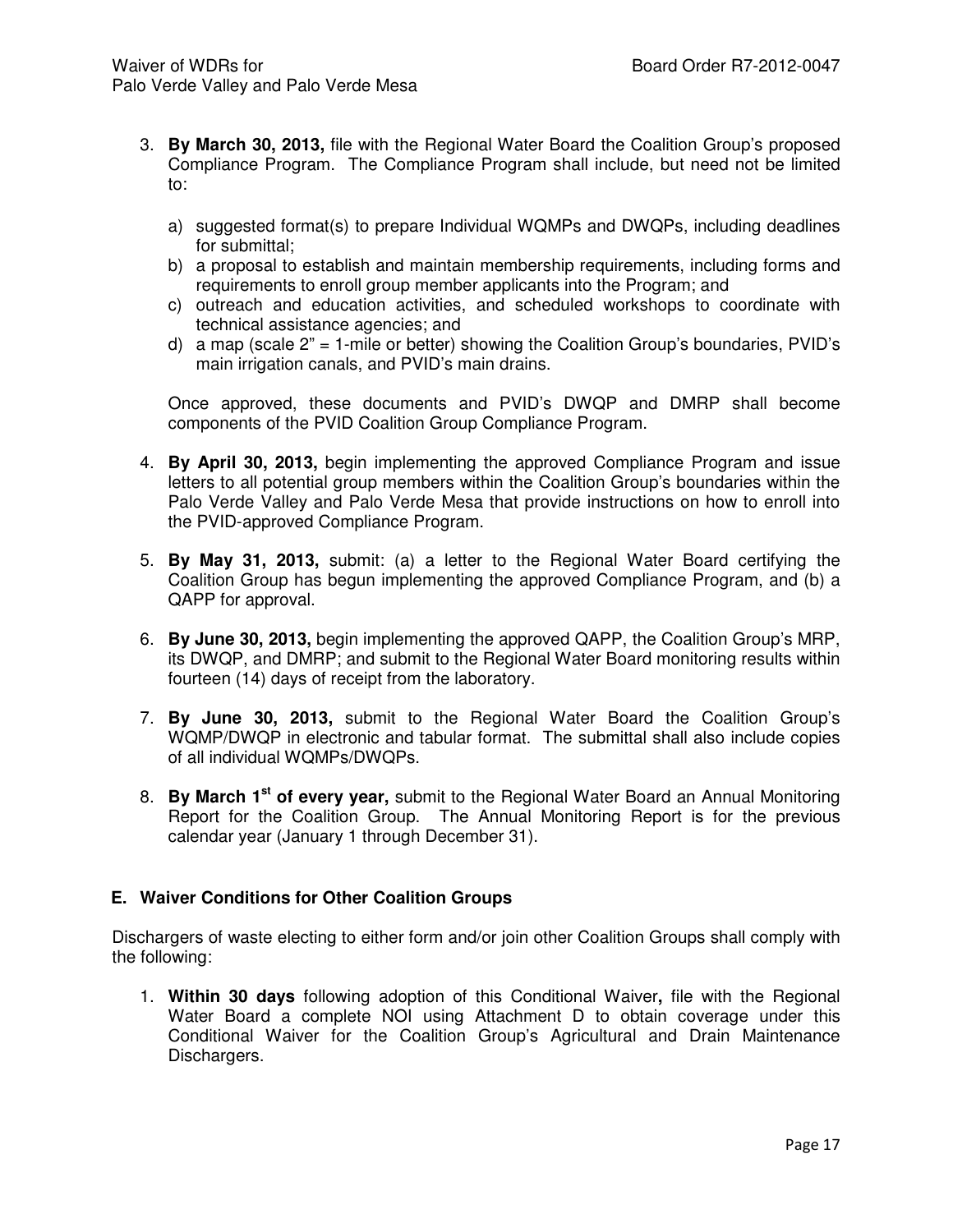- 2. **120 days** following adoption of this Conditional Waiver**,** submit the proposed Coalition Group's Compliance Program. The Compliance program shall include:
	- a) name of the Coalition Group Compliance Program;
	- b) names and business addresses of the Coalition Group participants;
	- c) names, addresses, and phone numbers of group's primary contact(s) or representative(s);
	- d) suggested format(s) to prepare Individual WQMPs and DWQPs, including deadlines for submittal (if deadlines not prescribed by this Conditional Waiver);
	- e) a proposal to establish and maintain group membership requirements, including protocols to enlist;
	- f) outreach and education activities;
	- g) scheduled workshops to coordinate with technical assistance agencies; and
	- h) the Coalition Group's proposed MRP (including DMRP if applicable).

Once approved, these documents shall become components of the Coalition Group's Compliance Program.

- 3. **Within 30 days** following approval of the Coalition Group's Compliance Program**,** begin implementing the approved Compliance Program and submit a letter to the Regional Water Board certifying that it began implementing the program.
- 4. **Within 60 days** following approval of the Compliance Program, prepare and submit to the regional Water Board a QAPP.
- 5. **Within 30 days** following approval of the QAPP, begin implementing the Coalition Group's MRP, and submit and submit all monitoring results to the Regional Water Board within fourteen (14) days of receipt from the laboratory.
- 6. **Within 180 days** following approval of the Compliance Program, submit to the Regional Board the Coalition Group's WQMP/DWQP in electronic and tabular format. The submittal shall also include copies of all Individual WQMPs/DWQPs.
- 7. **By March 1st of every year,** submit to the Regional Water Board, an Annual Monitoring Report. The Annual Monitoring Report is for the previous calendar year (January 1 through December 31).

#### **F. Enforcement**

- 1. The Executive Officer shall use any combination of the following actions, as the circumstances warrant, to address violations of this Conditional Waiver and ensure water quality impacts identified by Compliance Programs or by the Regional Water Board are promptly and effectively corrected:
	- a) Terminate coverage under this Conditional Waiver to any Individual or Coalition Group. Coverage termination shall be in writing, specify the effective date of coverage termination, describe the reason(s) for the termination, and specify additional potential enforcement actions that the Regional Water Board may take once coverage termination becomes effective.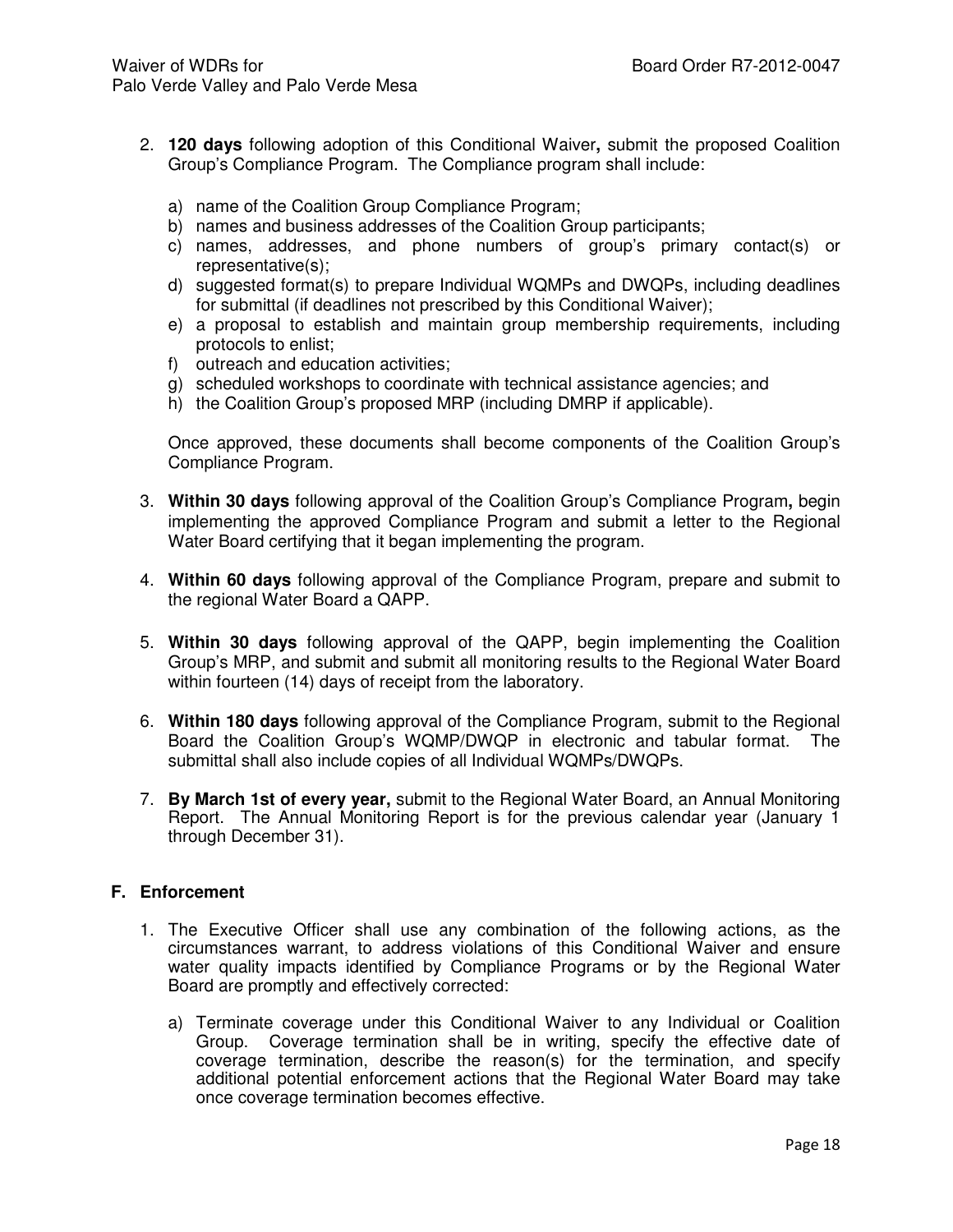- b) Require technical reports to correct violations or for additional water quality investigations pursuant to CWC section 13267.
- c) Require submission of a ROWD pursuant to CWC section 13260, so that the Regional Board may consider prescribing WDRs, pursuant to CWC section 13263, to Responsible Parties failing to comply with the requirements of an Individual or Coalition Group Compliance Program.
- d) Issue Administrative Civil Liability Complaints (ACLs), pursuant to CWC sections 13226, against violators of CWC sections 13261, 13264, or 13267; or violators of other Board directives.
- e) Issue cleanup and abatement enforcement orders pursuant to CWC section 13304 to Responsible Parties who threaten or are causing water quality pollution or nuisance conditions.
- f) Refer recalcitrant violators of this Order to the District Attorney or Attorney General for criminal prosecution or civil enforcement.

I, Robert Perdue, Executive Officer, do hereby certify the foregoing is a full, true and correct copy of an Order adopted by the California Regional Water Quality Control Board, Colorado River Basin Region, on September 20, 2012.

OBERT PERDUE **Executive Officer**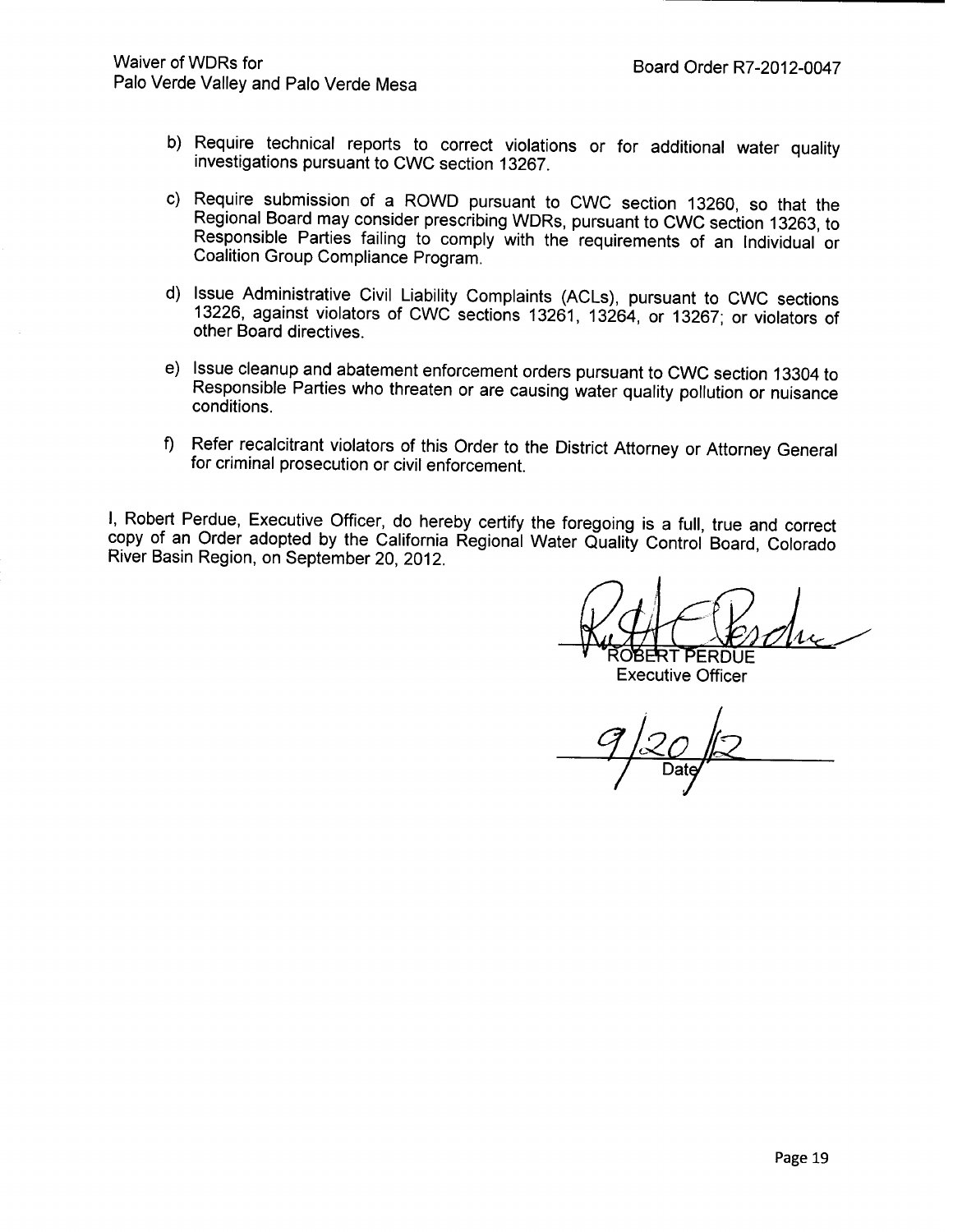## **Recommendation to Place Palo Verde Outfall Drain and Lagoon Listings of Organochlorine Pesticides in the Being Addressed Portion of the 303(d) List**

This is a justification for placing 303(d) listings of Palo Verde Outfall Drain and Lagoon (PVOD) organochlorine (OC) pesticides dichlorodiphenyltrichloroethane (DDT) and toxaphene in the Being Addressed portion of the 303(d) list (Category 5C) because:

- 1- An existing regulatory action [Regional Water Board Order # R7-2012-0047 that established the Palo Verde Valley Agricultural Waiver (Palo Verde Ag Waiver)] is expected to result in attainment of the water quality standards (WQSs). This includes the order currently in effect and renewals of it. The waiver is funded through fees, and includes management practices (MPs), water monitoring plan and enforceable actions;
- 2- The MPs required by the waiver are being implemented;
- 3- Regional Water Board staff is not aware of any other feasible and more effective MPs to reduce the concentrations of DDT and toxaphene in PVOD.
- 4- DDT and toxaphene are no longer legally sold or used in the U.S. ; and
- 5- Concentrations of DDT and toxaphene in PVOD have been reduced significantly.

Major responsible parties for implementing the Palo Verde Ag Waiver are Palo Verde Valley farmers/growers and Palo Verde Irrigation District (PVID). PVOD WQSs for DDT and toxaphene are expected to be attained through continued implementation and improvement of sediment and pesticide MPs by Palo Verde Valley farmers/growers, and PVID. Regional Water Board staff estimates that PVOD will meet WQSs for DDT and toxaphene by the year 2020. The Regional Water Board will update this recommendation when new data and information become available and are assessed.

## **Problem Statement**

PVOD is listed on section 303(d) of the federal Clean Water Act as impaired due to the legacy OC pesticides DDT and toxaphene. PVOD does not currently attain the WQSs for these OC pesticides set forth in the Water Quality Control Plan (Basin Plan) for the Colorado River Basin Region adopted by the Regional Water Board. PVOD listings of DDT and toxaphene occurred because of violations of WQSs in fish tissues. These pesticides are present in PVOD at levels not protective of beneficial uses associated with human health. The size of PVOD segment that is impaired by DDT and toxaphene is about 10 miles.

## **WQSs and PVOD**

In California, WQSs include designated beneficial uses (BUs), narrative and/or numeric water quality objectives (WQOs) or numeric water quality criteria to protect the BUs, and an anti-degradation policy. The Basin Plan requires that all waters shall be maintained free of toxic substances in concentrations which are toxic to, or which produce detrimental physiological responses in human, plant, animal, or indigenous aquatic life. Additionally, the Basin Plan states that there shall be no increase in hazardous chemical concentrations found in bottom sediments or aquatic life. PVOD is designated for Warm Fresh Water Habitat (WARM), Wildlife Habitat (WILD), Preservation of Rare, Threatened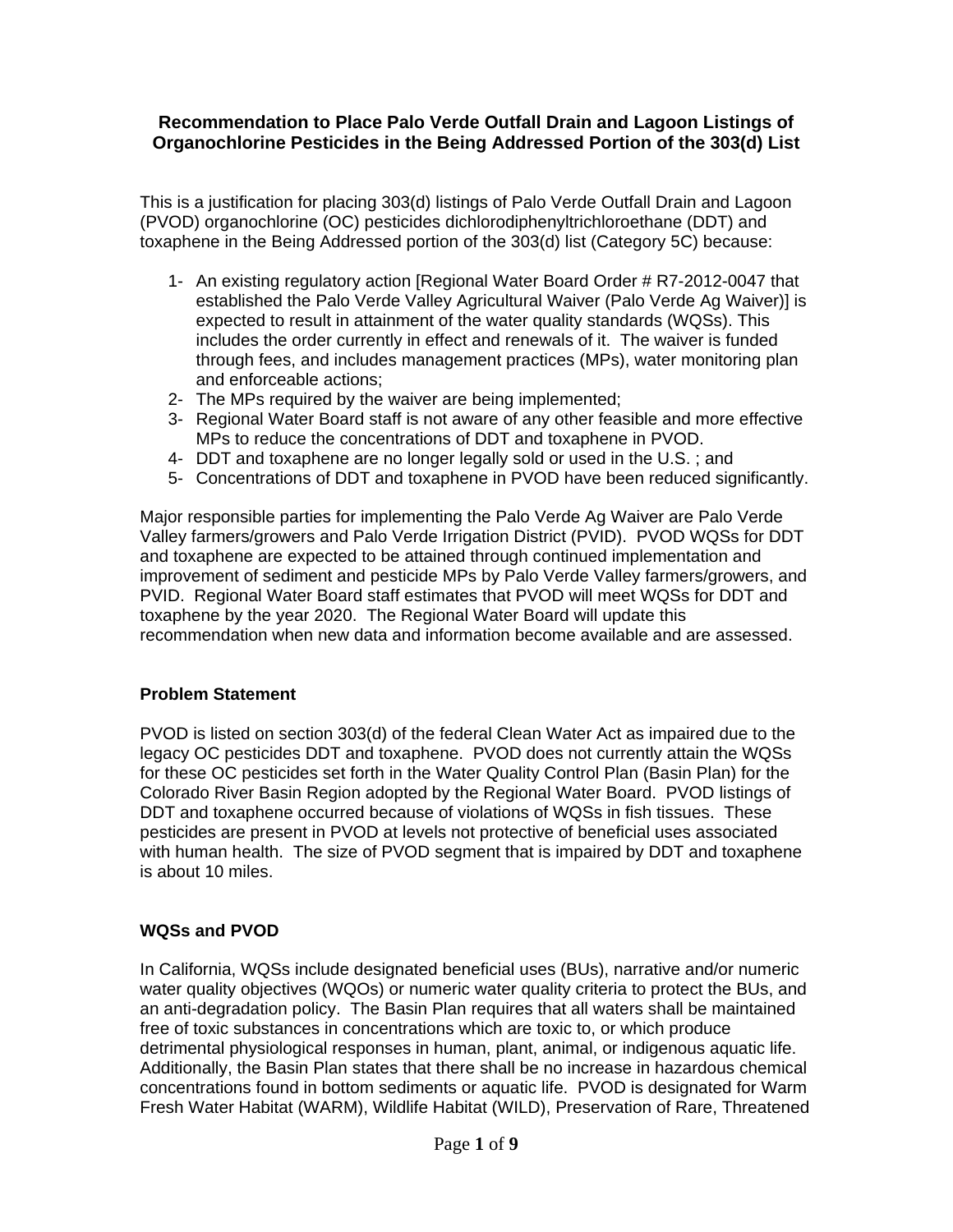or Endangered Species (RARE), Water Contact Recreation (REC1), and Water Non-Contact Recreation (REC2) uses, and at a minimum WQOs must be set to protect these uses.

# **OC Pesticides and PVOD**

PVOD is located in Palo Verde Valley which is located in both Riverside and Imperial Counties of California (Figures 1 to 3). Palo Verde Valley is relatively flat, nine (9) miles wide and thirty (30) miles long, and ranges from 290 feet above mean sea level (MSL) in the north to 220 feet above MSL in the south. The Palo Verde Mesa (Mesa), formed by flooding of the Colorado River, is divided into the upper and lower terrace. Mean summer temperatures range from 85° to 110° Fahrenheit. Precipitation typically averages four or less inches per year, and evapotranspiration is about 72 inches per year.

Agriculture in Palo Verde Valley is sustained by irrigation water provided by PVID. Most farming occurs in the Mesa area, west of the lower terrace, which is one mile wide and sixty feet higher in elevation than the Valley. The Valley has a canal delivery system and an agricultural drainage system, which serves approximately 189 square miles (roughly 131,000 acres) in Riverside and Imperial Counties. Most drains discharge into the Palo Verde Outfall Drain. The drains include a large outfall drain and a lagoon around which the community of Palo Verde is centered. PVOD discharges its waters into the Colorado River upstream of the Cibola National Wildlife Refuge.

OC pesticides, which include chlordane, DDT, dieldrin, and toxaphene, are man-made chemicals. There are no natural sources of these OC pesticides. Their uses were restricted in the 1970s, 1980s, and 1990s. They were mainly used as agricultural pesticides. They are commonly referred to as legacy pollutants because of their persistence and residual effects in the environment. In the environment OC pesticides are bound to fine-grained sediment particles and can accumulate in the tissue of benthic organisms to levels that may affect the organism's health and the health of those that may consume them.

OC pesticides have strong tendencies to bind to fine-grained soil particles (silt, clay). The soil-bound OC pesticides are then carried by water flow from both point and nonpoint sources from upstream locations to new downstream locations in silt and clay sediments, where they settle and accumulate in the bottom sediments. The main source of OC pesticides in PVOD is from nonpoint source runoff from areas with high residual OC pesticide concentrations in soil. Nonpoint source runoff also includes the load from atmospheric deposition, although this is a much smaller contribution compared to the load from runoff. Point source inputs from National Pollutant Discharge Elimination System discharges are also a much smaller contribution of the overall load compared to the load from runoff.

## **Description of Existing Regulatory Action as an Implementation Strategy to Achieve DDT and Toxaphene WQSs**

An existing Regional Water Board agricultural waiver [Conditional Waiver of Waste Discharge Requirements for Agricultural Wastewater Discharges and Discharges of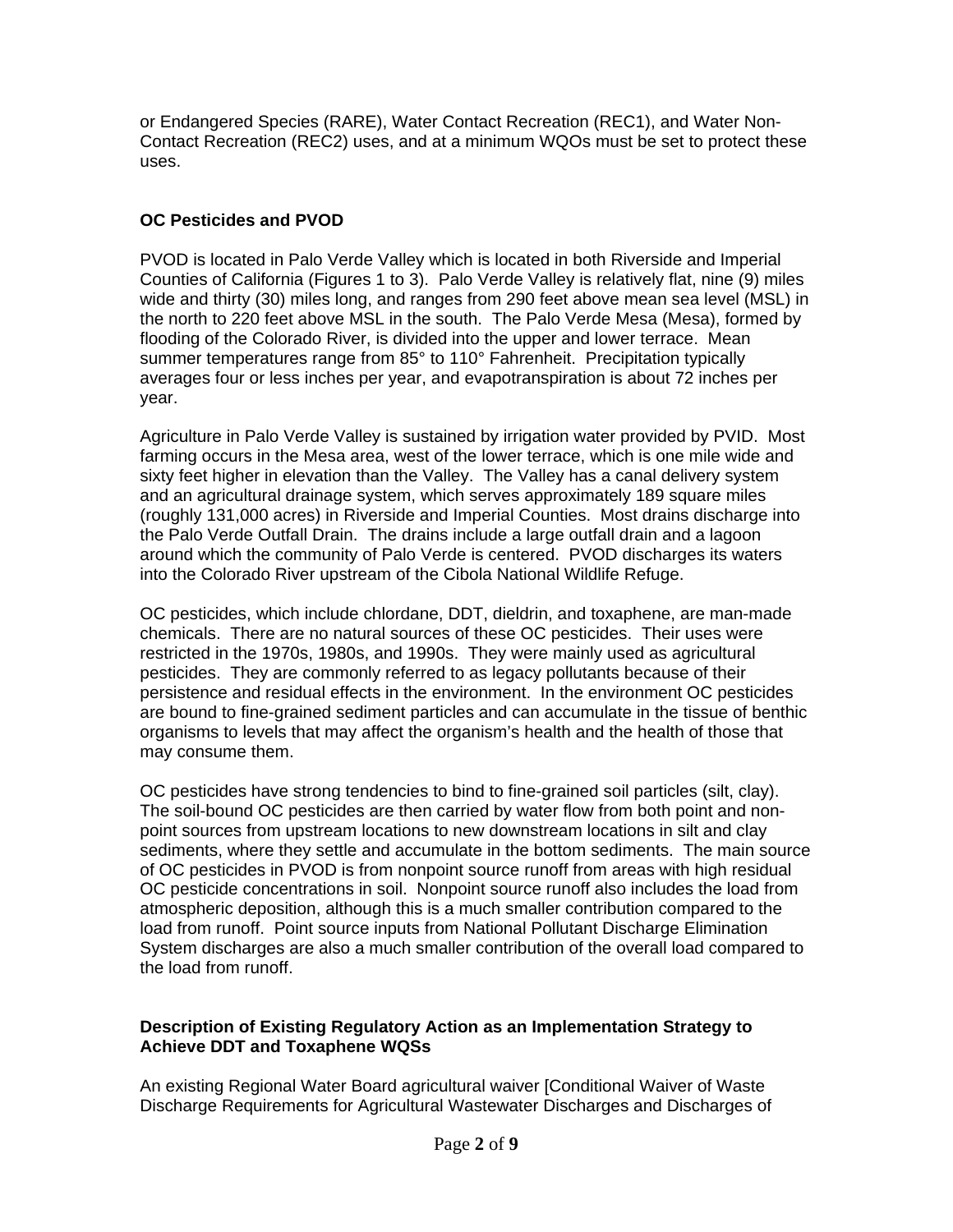Waste from Drain Operation and Maintenance Activities Originating within the Palo Verde Valley and Palo Verde Mesa – Riverside and Imperial Counties (Regional Water Board Order # R7-2012-0047) (Palo Verde Ag Waiver)] is expected to result in attainment of DDT and toxaphene WQSs for PVOD. The Waiver is funded through fees, and includes MPs, water monitoring plan and enforceable actions to ensure that the WQSs are met. The responsible parties for implementing the Palo Verde Ag Waiver are:

- (1) farmland owners, renters/lessees, and operators/growers in the Palo Verde area who discharge or may discharge agricultural wastewater to PVOD; and
- (2) PVID and individuals who conduct drain operation and maintenance (O&M) activities that could affect the quality of water in PVOD.

Requirements outlined in the Ag Waiver will prioritize implementation efforts in PVOD watershed aimed at addressing discharges agricultural pollutants, including requirements to:

- Develop Water Quality Management Plans (WQMPs) and Monitoring and Reporting Programs (MRPs); and
- Identify and implement MPs that effectively manage nutrients and pesticides, and improve irrigation efficiency and sediment control to achieve compliance with WQOs, and therefore protect beneficial uses for the Palo Verde Valley Drains, Lagoon, and Outfall Drain.

PVID has agreed to organize and manage a coalition group and develop and implement a compliance program to comply with Palo Verde Ag Waiver. The Ag Waiver complied with the requirements of California Environmental Quality Act (CEQA) (Pub. Resources Code, § 21000 et seq.).

Regional Water Board staff plans to conduct water, sediment, and fish tissue monitoring through the State Surface Water Ambient Monitoring Program (SWAMP) twice a year to track and ensure attainment of DDT and Toxaphene WQSs. Water Board staff will evaluate impairments caused by DDT and Toxaphene when monitoring data is submitted and during renewals of the Ag Waiver. Water Board staff will propose modifications of the Ag Waiver or other regulatory mechanisms, if necessary, to address remaining impairments.

# **Concentrations of DDT and Toxaphene in PVOD Have Been Reduced Significantly**

2011 data shows that concentrations of PVOD DDT and toxaphene have been reduced significantly from their peaks in the 1970s, 1980s, and 1990s. , The reductions were about 87% for DDT (Figure 4; and Table 1) and more than 96% for toxaphene (Figure 5; and Table 2). The PVOD water quality criteria for DDT and toxaphene are expected to be attained through continued implementation and improvement of sediment and pesticides MPs by Palo Verde Valley farmers/growers and PVID.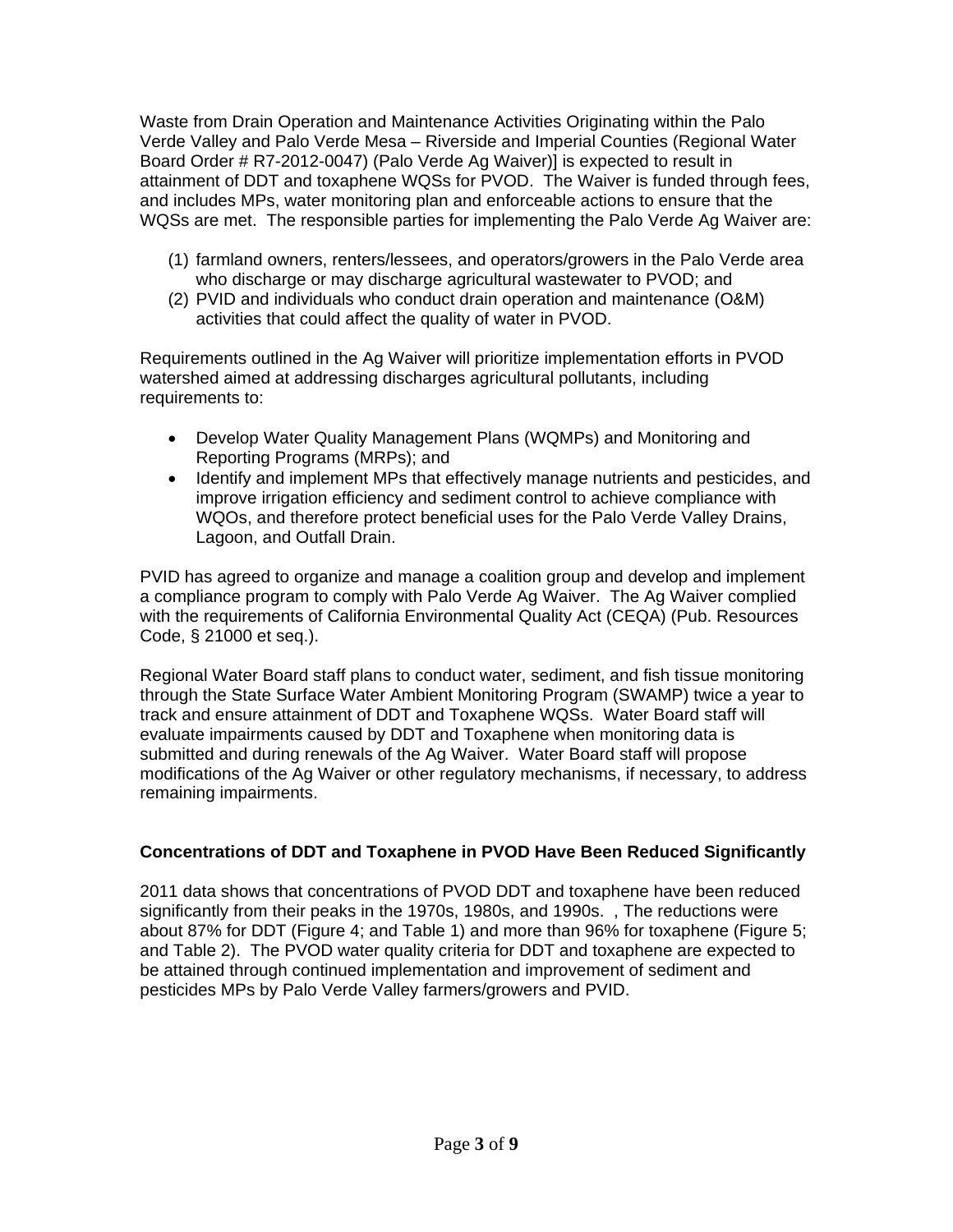## **Reasonable Schedule for Implementing Necessary Pollution Controls and an Estimate Timeline when WQSs Will be Met**

Based on this analysis, Regional Water Board staff estimates that PVOD will meet WQSs for DDT and toxaphen by the year 2020. Monitoring programs by State and the Regional Water Board that include sediment and OC pesticides in fish tissues will continue to provide data and information to assess meeting targets and criteria, effectiveness of MPs, and any needed revisions.

# **Summary**

Based on the readily available data and information, the weight of evidence indicates that there is sufficient justification against removing these water segment-pollutant combinations from the section 303(d) list. However, there is sufficient justification to place them in the Being Addressed portion of the 303(d) list. An existing regulatory action other than new TMDLs (Regional Water Board Order R7-2012-0047 to establish an agricultural waiver in Palo Verde Valley) is expected to result in attainment of the standards by 2020. The Ag Waiver, which addresses agricultural water quality impairments including DDT and toxaphene, is now being implemented. Also, DDT and toxaphene are no longer legally sold or used in the U.S., and their concentrations have been reduced significantly. The Regional Water Board will update this recommendation when new data and information become available and are assessed.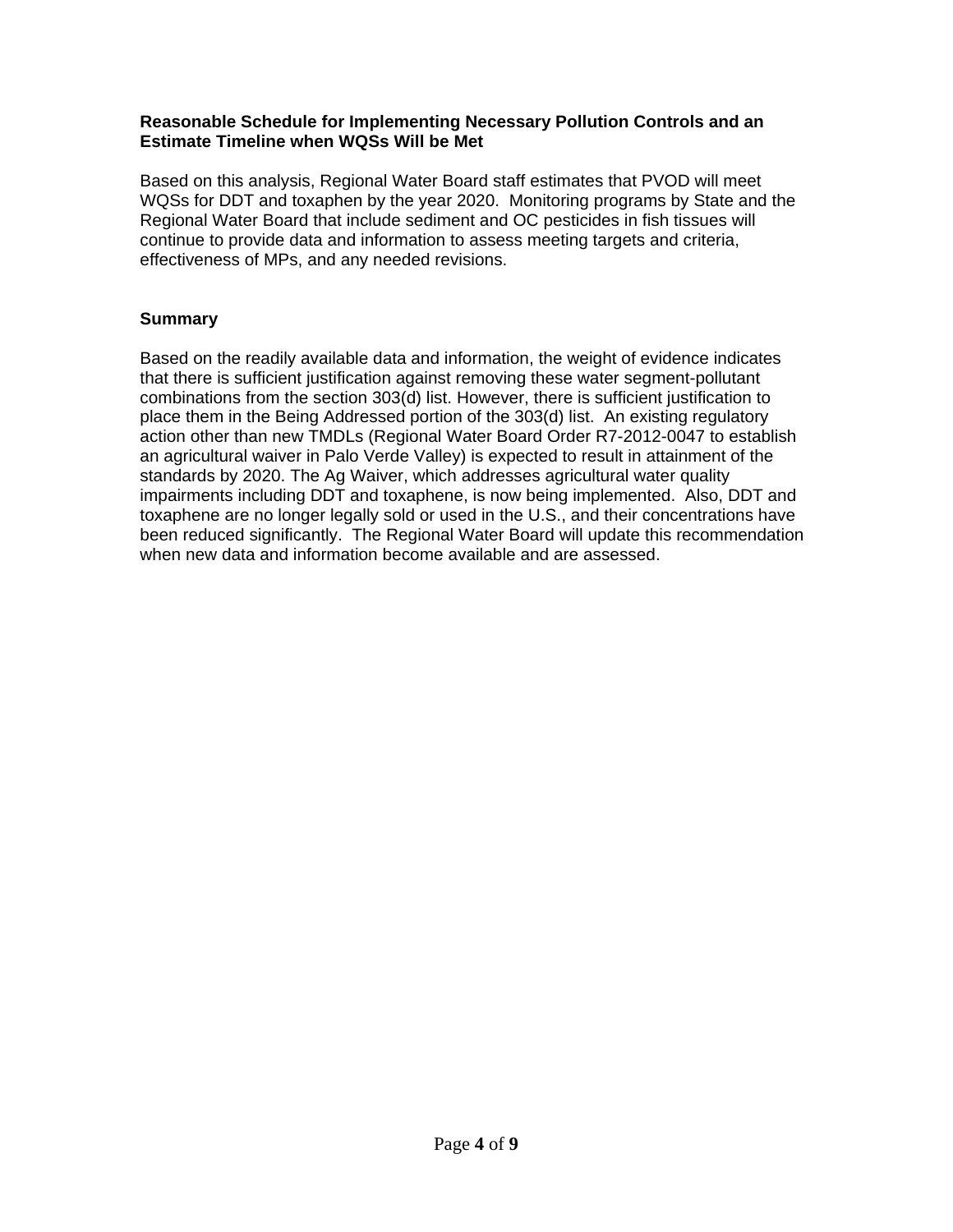**Figure 1: Palo Verde Valley** 



Page **5** of **9**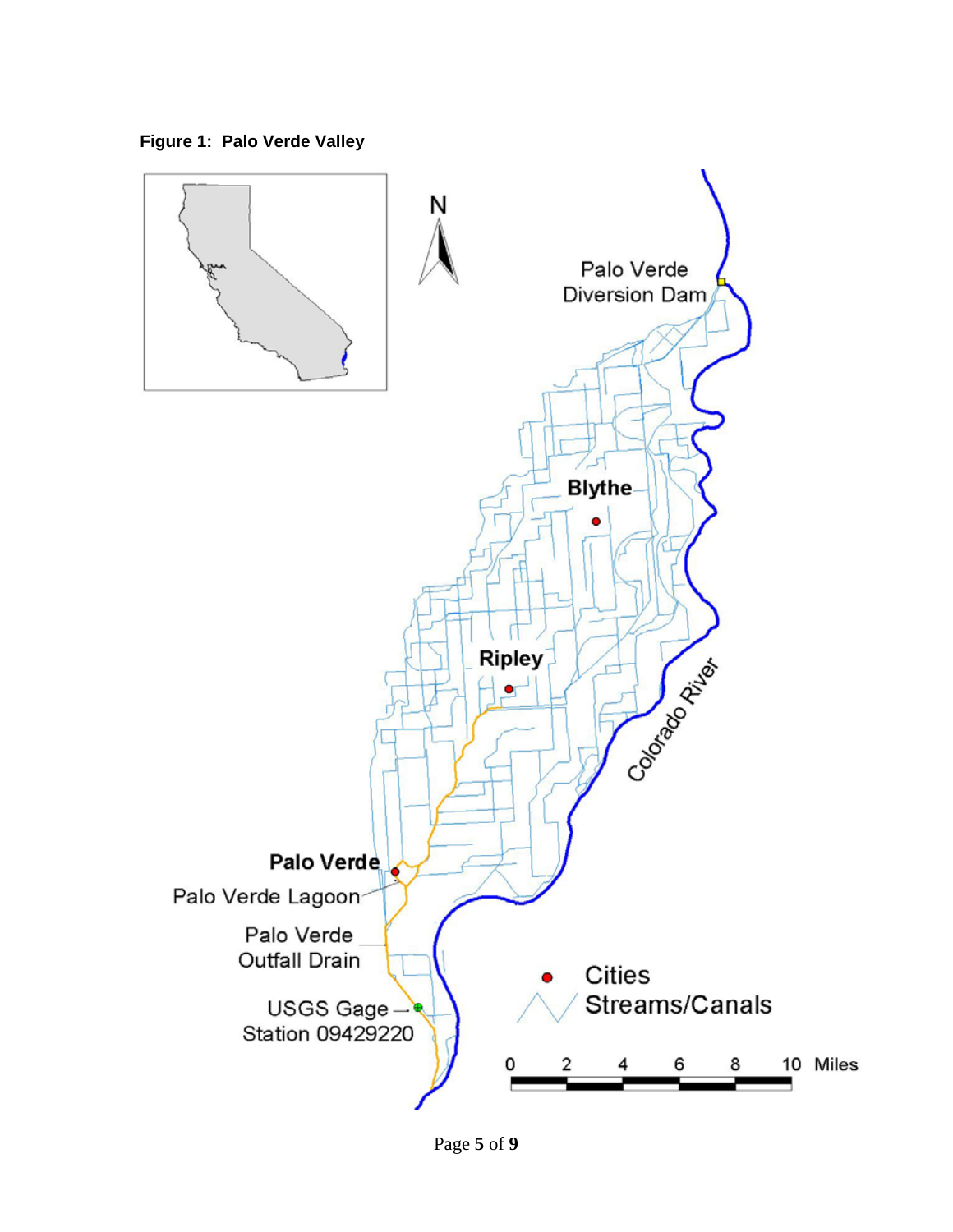**Palo Verde Drain C-0301 Canal**   $\epsilon$ WEST  $\Diamond$ **NORTON**  $\begin{array}{c|c}\n 3 & c-03-22 \\
& \text{CANAL}\n \end{array}$ ES  $8^{32}$ 36  $\overline{\mathsf{C}}$  $\sqrt{2}$ Riverside Imperial County Palo Verde  $\circ$  $\cal Q$  $\bot$  $12$ œ. Palo Verde Outfall Drain Notes: Section 36, R21E, T8S; Section 31, R22E, T8S;  $\sim$ Sections 1 and 2, R21E, T9S Flow Direction in Outfall Drain Palo Verde USGS Quadrangle Scale 1 " =  $2000'$  Flow Direction in Lagoon

**Figure 2: Palo Verde Outfall Drain Area**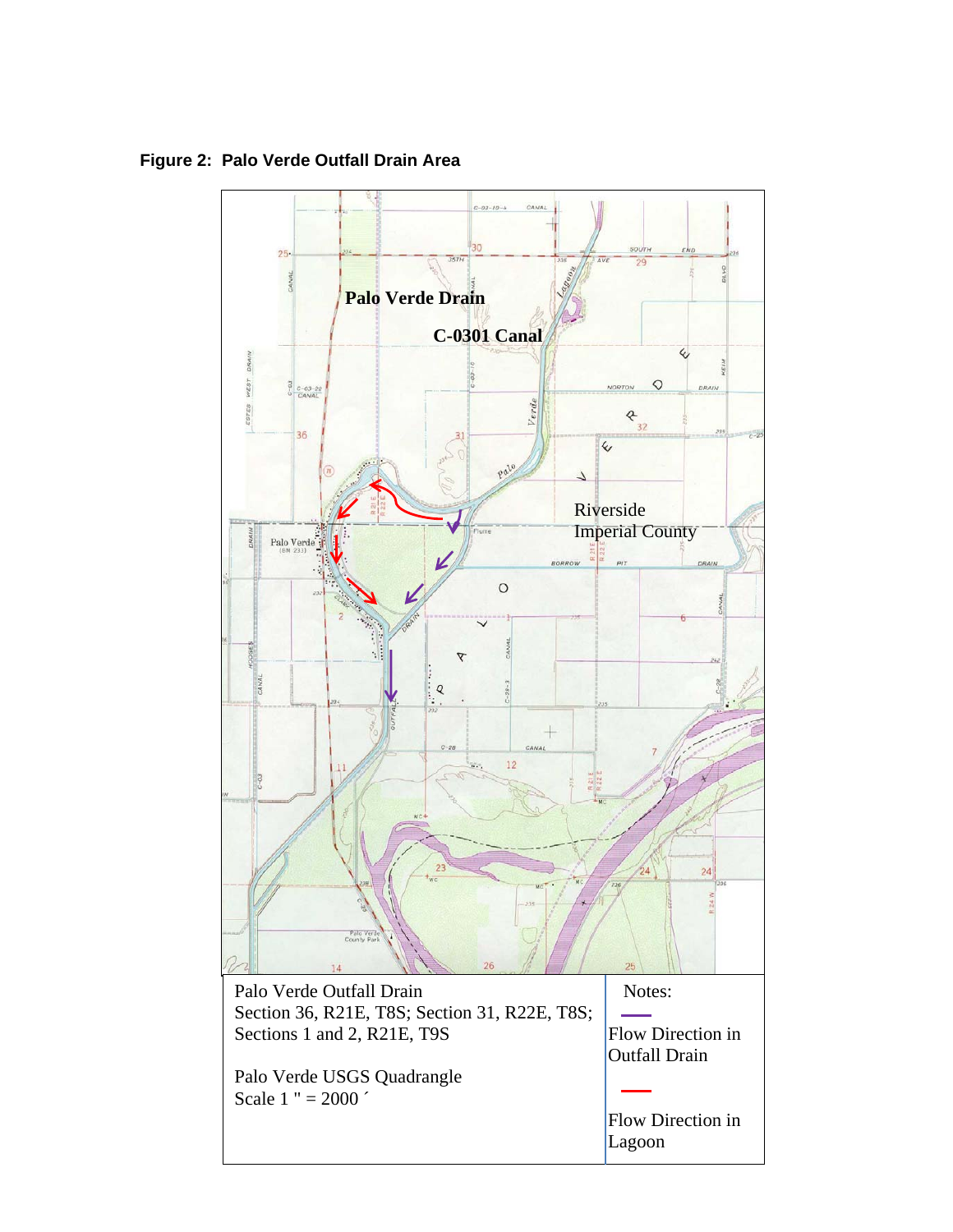**Figure 3: PVOD Sampling Location** 

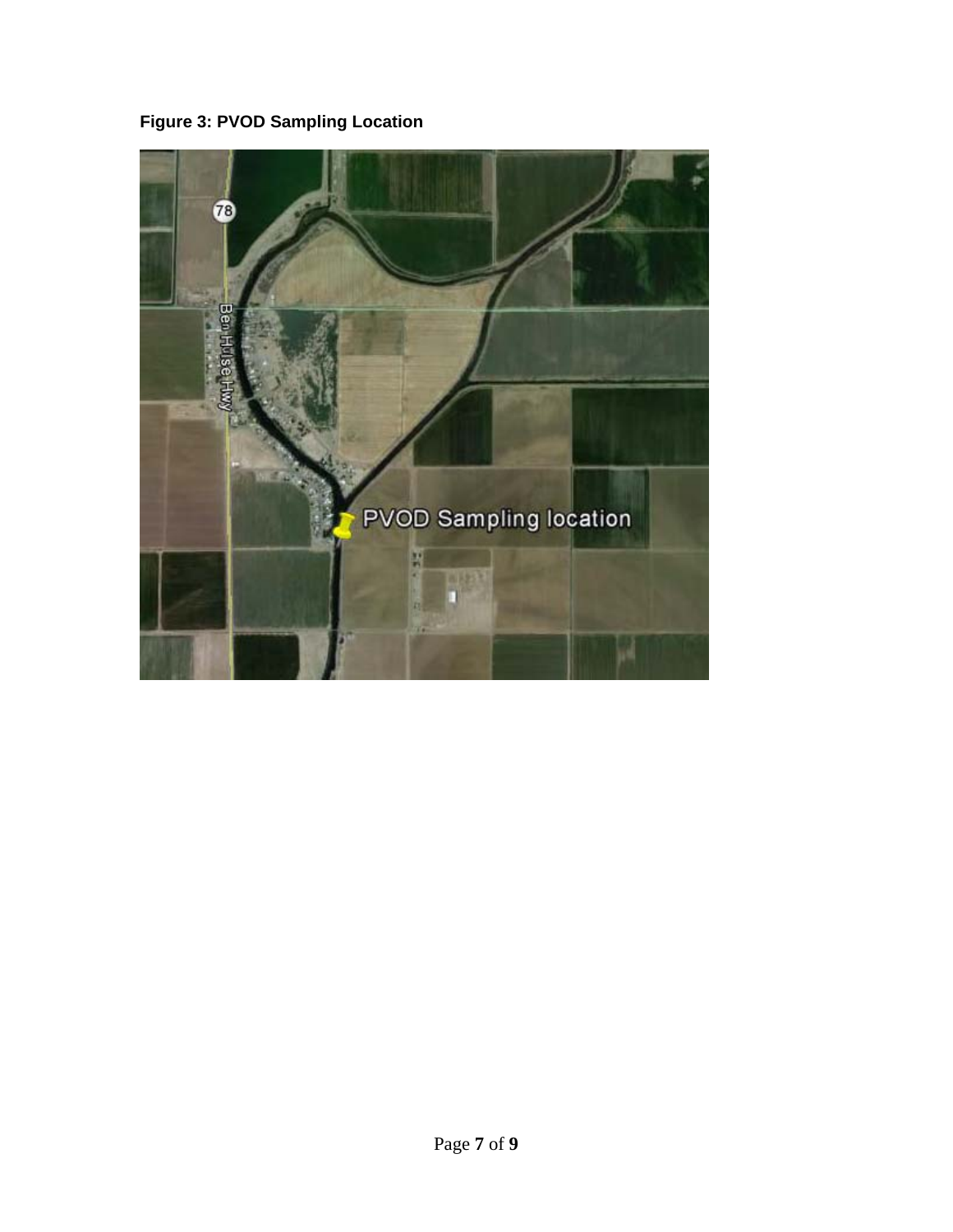**Figure 4: PVOD DDT in Fish Tissue**



## **Table 1: PVOD DDT in Fish Tissue (ug/Kg)**

| Date       | <b>PVOD Conc.</b> |
|------------|-------------------|
| 4/14/1986  | 1,475             |
| 4/14/1986  | 421               |
| 9/9/1987   | 30                |
| 9/9/1987   | 186               |
| 8/19/1991  | 226               |
| 9/22/1992  | 207               |
| 9/22/1992  | 416               |
| 10/25/1995 | 397               |
| 10/25/1995 | 182               |
| 10/25/1995 | 46                |
| 11/2/1996  | 24                |
| 11/12/1998 | 25.3              |
| 12/7/1999  | 33.2              |
| 11/10/2000 | 12.6              |
| 12/8/2004  | 11.4              |
| 2/10/2011  | 149.5             |
| 2/10/2011  | 186.5             |
| 4/19/2011  | 96.9              |
| 4/19/2011  | 96.23             |